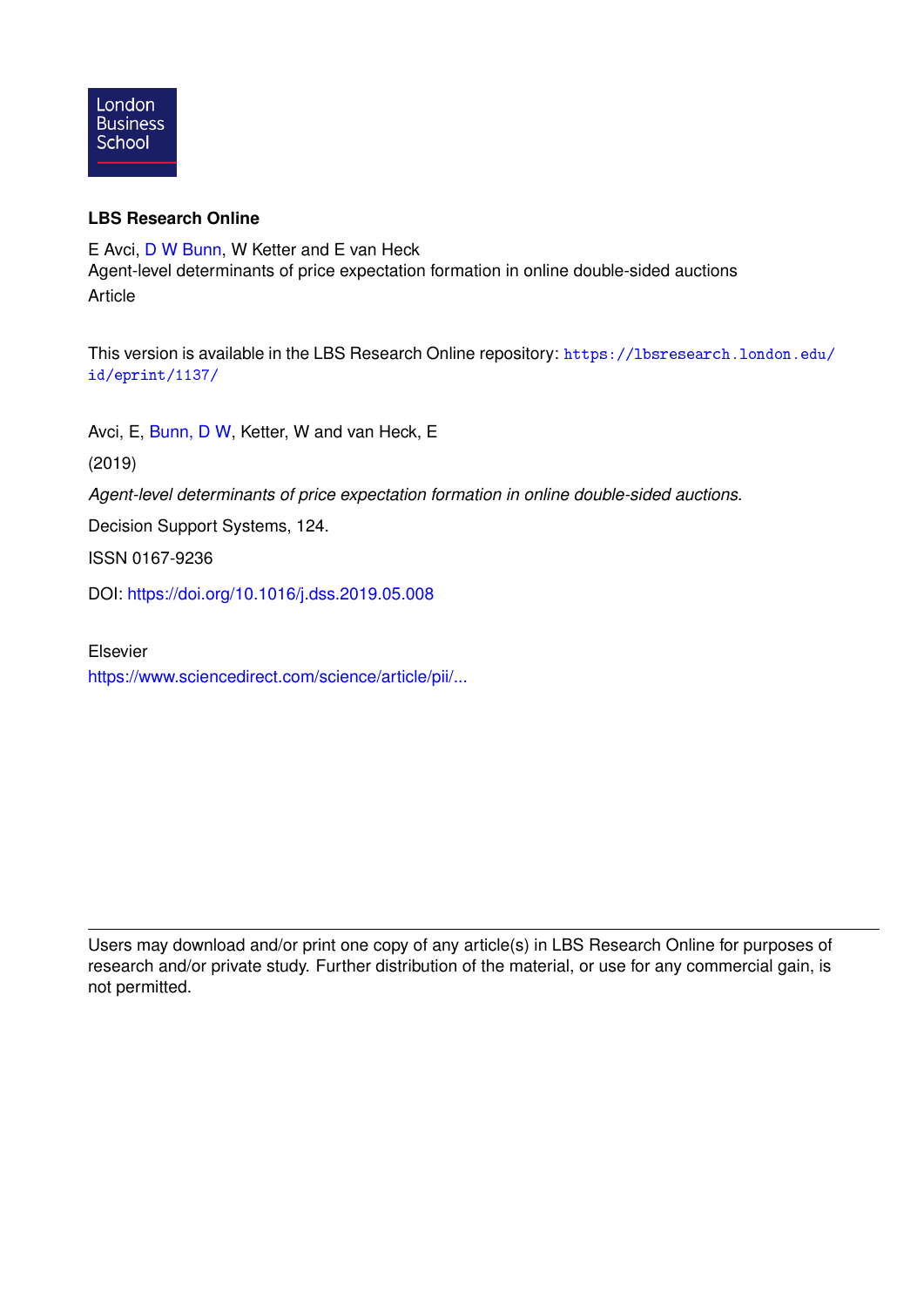#### **Agent-level determinants of price expectation formation**

#### **in online double-sided auctions**

Ezgi Avci<sup>\*a,b</sup>, Derek Bunn<sup>c</sup> Wolfgang Ketter<sup>d,e</sup>, Eric van Heck<sup>d</sup>,

*a Turkish Standards Institute, Ankara, Turkey b Graduate School of Informatics, METU, Ankara , Turkey <sup>c</sup>London Business School, Department of Management Science and Operations, London, UK. <sup>d</sup>Rotterdam School of Management, Erasmus University, The Netherlands e Institute of Energy Economics, University of Cologne, Germany* 

#### A B S T R A C T

For an auctioneer, it is of utmost importance to design an auction mechanism that gives robust price signals which in turn increases auction performance. Information architecture and forward trading platforms are the two main information sources that could generate these price signals. However the traditional presumption that agents form rational expectations by accurately processing all available information in the online trading environment and forming their expectations accordingly has found mixed support. We develop a research model that empirically tests the impact of agents' attitudes on their price expectation through their trading behaviour. Using a unique data set, we tested our hypotheses on real ex ante forecasts, evaluated ex post, in an electricity day ahead auction context. This paper is one of the first to take an information-based view to study the trading behaviour of agents and their price expectations, with results that suggest a re-consideration of some of the conventional concepts.

*Key words: Auctions, Rational Expectations Hypothesis, Agent Informedness, Forward Trading, Forecasting, Smart Markets*

*\*Corresponding author. E-mail address: eavci@tse.org.tr*

*The first author greatly acknowledge financial support from Ministry of Science, Industry of Technology-The Scientific and Technological Research Council of Turkey (TUBİTAK) under the project 114K601 and Jean Monnet Scholarship (2015-2016) in the area of energy funded by EU through Ministry for EU Affairs.*

*It should be noted that the views in this article are entirely those of the authors and do not represent those of the institutions with which they are affiliated.*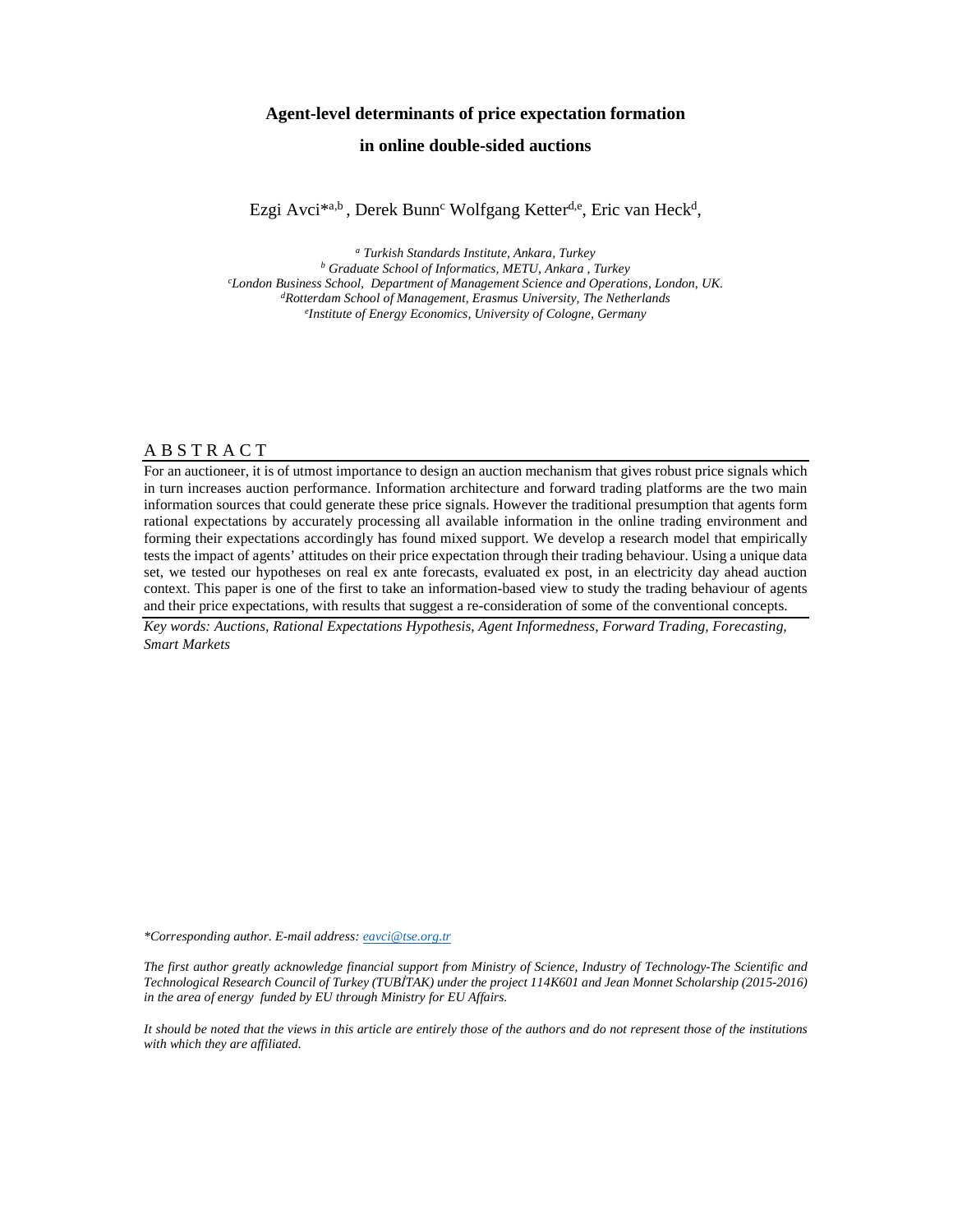## **1 Introduction**

The assumption that agents can (rationally) predict to some level of accuracy the values of market outcomes is frequently made in economic analysis (e.g. Jensen, 1987; Stoneman and Ireland, 1983; Choi and Tam, 1998), but how these economic agents obtain their knowledge or form their expectations are issues which are usually out of scope in these theoretical contexts. However, the expectations and the behaviour of market agents have crucial roles in creating actual market outcomes (e.g. Shapiro and Varian, 1999; Au and Kauffman, 2003; Easley et al. 2010) and these expectations in real markets are heavily influenced by the auction context within which they take place, especially in the cases of online auctions (Bapna et al. 2001, Kambil and Van Heck, 2002).

In this paper we focus on an online *double auction* in the context of *forward trading*; namely the *Electricity Day Ahead (EDA)* auction. We aim to understand the determinants of price expectation formation by market participants in online auctions that provide forward trading platforms. Simply put, we attempt to address various aspects of the general question: *How does the attitude and trading behaviour of market participants influence their price expectations in online auctions?* We tested our hypotheses on real ex ante forecasts, evaluated ex post, using a unique and extensive data set consisting of 153 professional power market participants.

We contribute to the growing literature on (1) information transparency and revelation policies in online (Bloomfield, 1999; Zu 2002, 2004; Arora et al. 2007; Soh et al. 2006; Adomavicious et al. 2012; Strecker, 2010) and specifically, in day ahead auctions (Ray and Cashman, 1999; van der Fehr, 2015); (2) the effect of amount of information feedback (Granados et al. 2005, 2008, 2010; Watson et al., 2010, Yang et al., 2015) and bidders' heterogeneity/behaviour (Bapna et al., 2004; Adomovicious et al., 2012, Lu et al., 2016) on their trading decisions/strategies; and (3) informational role of forward/prediction markets (Grossman 1977, 1978; Forsythe et al., 1984, Antoniou and Holmes, 1995; Redl at al. 2009; Chen and Plott, 2002; Wolfers and Zitzewitz, 2006; Van Bruggen et al. 2010).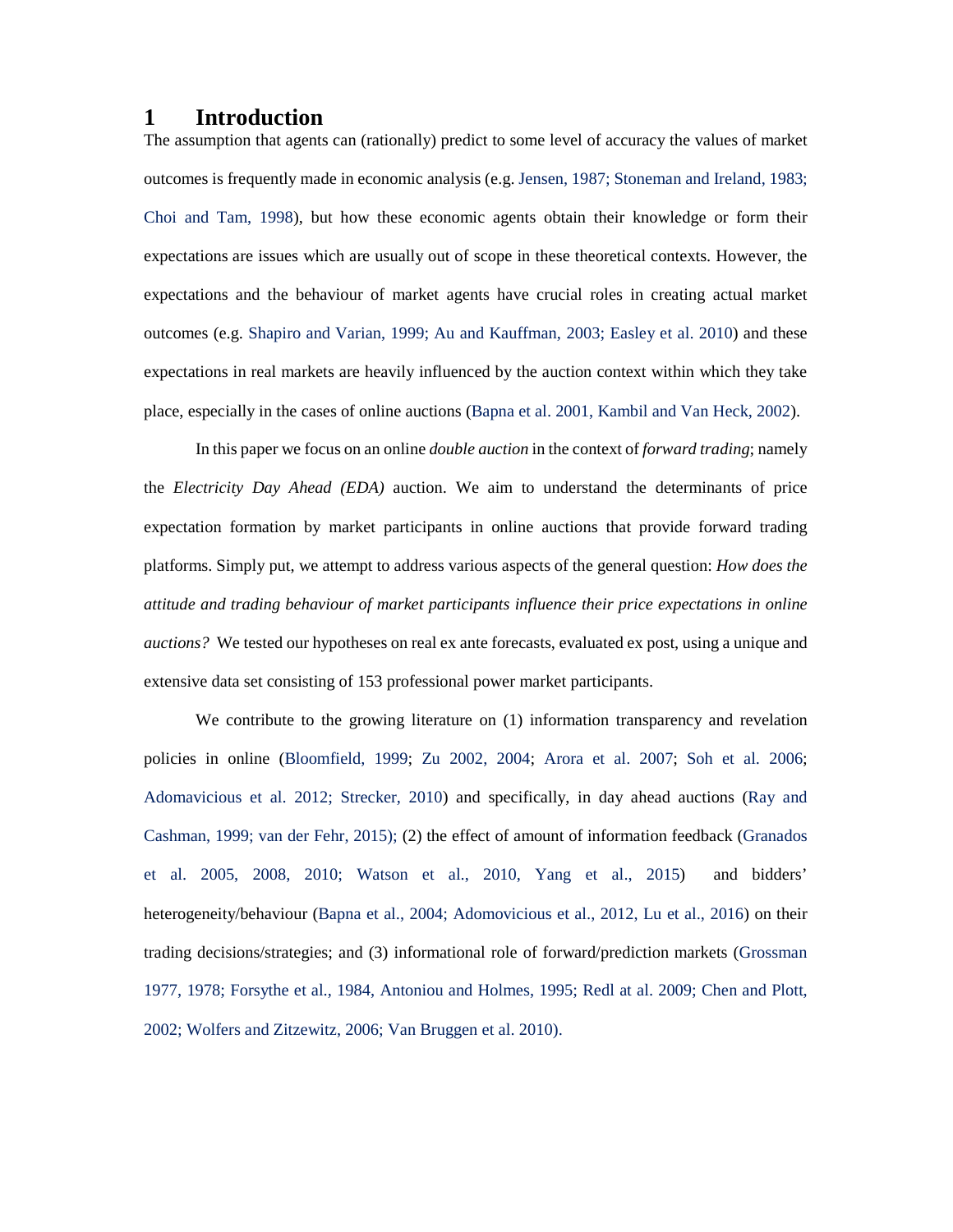We show that the informational role of forward trading is the most important factor that decreases bidders' expectation biases and that surprisingly more information does not always lead to more rational (less biased) expectations. Further our results indicate that risk aversion does not play a major role in the trading decisions of power bidders. On the other hand, our control variables, including bidder type and strategic positioning in the market, had significant impacts, particularly on forecast accuracy and forward trading. This suggests that in monitoring and promoting an efficient and competitive market outcome, regulators may need to look at more subtle measures of auction design than simple concentration metrics.

In summary, this study reveals that whilst the informedness level does not have a directly significant impact on price forecast accuracy and as a consequence a policy of making more data public (or complete information policy) via market transparency platforms (e.g. Arora et al., 2007; Greenwald et al., 2010) may not increase agents' understanding of price formation; rather, it is more crucial to improve the functioning and depth of the forward markets.

The structure of the paper is organized as follows. In Section 2, we discuss previous research and develop the research hypotheses. Section 3 presents research methodology, Section 4 presents results and Section 5 concludes the paper with a summary of the findings, implications for practice, and suggestions for future research.

## **2 Theoretical background and hypothesis development**

After various well-publicised market failures, it is evident that a well-functioning market needs to go beyond an appropriate auction design (Borenstein, 2000) and depends critically on the expectations of bidders involved (Krishna and Perry, 1997) since market price is the aggregation of bidders' individual expectations. Whilst the rational expectations theory implies that bidders should use all the information available to them in forming their price expectations, translating this into an efficient auction design usually assumes homogeneity in availability and thereby often ignores bidders' different levels of *informedness* (Li et al., 2014)). Further, as a pure economic theory without behavioural aspects, this theory is silent about the effect of bidders' *risk attitude* and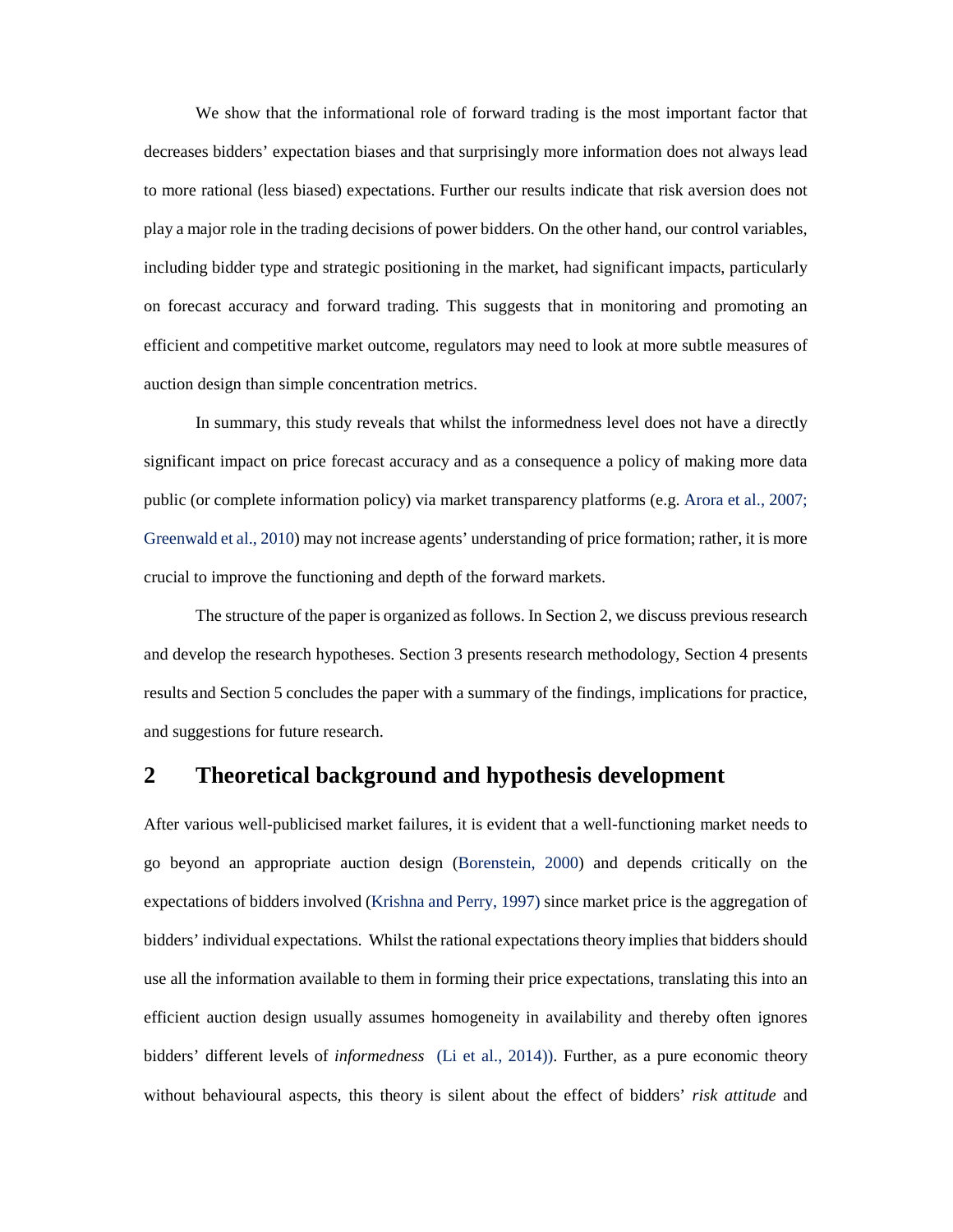*cognitive biases* in their price expectations. However, in seeking to develop empirical insights from real auctions we cannot assume that all bidders are risk-neutral, homogenous and cognitively unbiased. Furthermore, to investigate expectations (cognitive biases) through revealed behaviour, we need an appropriate construct and for this we focus upon trading activities. We characterize trading by *forecasting* and *hedging* (through forward contracts)*.*

Because of the distinctive characteristics of electricity (e.g. limited storability and physical delivery requirements), price expectation formation and trading behaviour in EDAs are complex and challenging (Borenstein, 2002; Bunn, 2004). Electricity day ahead and forward markets are the two main online auction places in which the formation of reference prices occurs. Day-Ahead auctions provide a *spot* trading mechanism, which takes place on one day for the delivery of electricity the next day. Participants with bids and offers submit their orders electronically into order books (Table A1, Fig. A1), after which aggregate supply and demand are compared and the auctionclearing price is calculated for each hour of the following day by the auctioneer (Table A2). Forward trading, in contrast, is generally undertaken through brokers as "over-the-counter".

Electricity spot price dynamics create high price volatility (Stoft, 2002) and so, as a consequence, bidders will generally seek to achieve accurate price forecasting and/or use forward contracts to hedge the risk. To the extent that forward markets in theory manifest an equilibrium in expectations and risk aversion amongst bidders with heterogeneous needs for hedging spot price uncertainty (Keynes, 1930; Newbery and Stiglitz, 1981), there will usually be a substantial *behavioural* pricing component (beliefs) in electricity forward markets, as reflected by sustained risk premia (Redl and Bunn, 2011).

In the general forecasting literature there are a multitude of studies on identifying factors influencing forecast accuracy. Some of them examined the effects of different company characteristics such as firm size ( Small, 1980; White, 1986 and Dalrymple, 1987), firm age (Dalrymple, 1975), and industry (Rothe, 1978; Mentzer and Cox, 1984; Peterson, 1990); some of them focus on the characteristics of the forecasting process such as the time horizon (Small, 1980;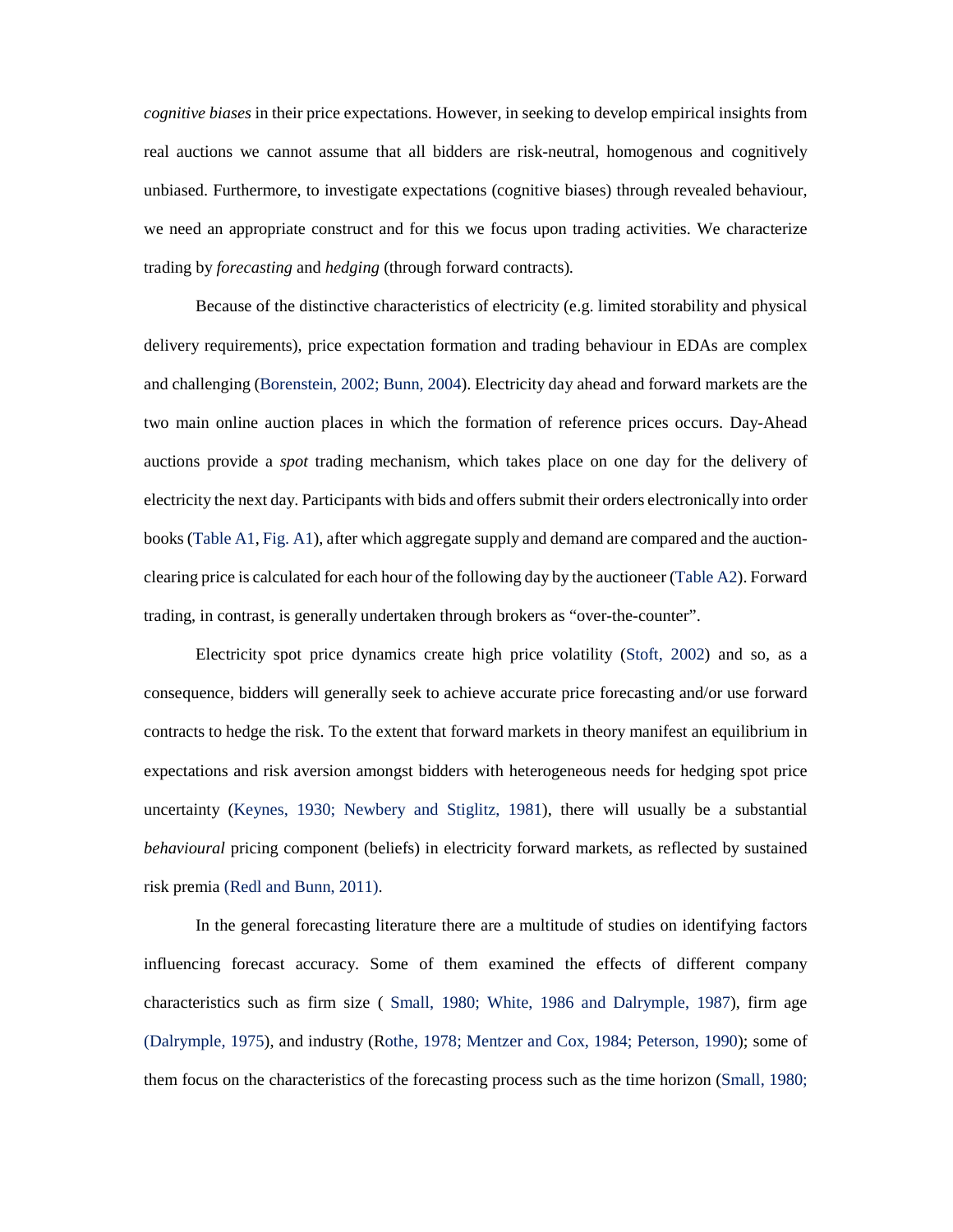Mentzer and Cox, 1984), forecast level (White, 1986), team based forecasting (Kahn and Mentzer, 1994), technique (Dalrymple, 1975; Small, 1980), sophistication of techniques (Mentzer and Cox, 1984b), number of forecasting methods used (Small, 1980; West, 1994), use of forecast combinations (Dalrymple, 1987), and use of consultants (Dalrymple, 1987). The majority of surveys found that larger firms achieved more accurate forecasts than smaller firms (Small, 1980; White, 1986; Dalrymple, 1987). Firms that utilised a greater number of forecasting techniques (Small, 1980; West, 1994) and prepared their forecasts for more applications (McHugh and Sparkes, 1983) also reported better forecast performance. Adoption of more sophisticated techniques resulted in accuracy gains (Mentzer and Cox, 1984b). Pan et al. (1977) found that firms which desired greater accuracy utilised techniques which they thought were more sophisticated. A final stream of literature has looked at what can be done to improve/assist the forecasting task. Sanders (1992) and Sanders and Manrodt (1994) indicate better data, greater management support, and better training improves the forecasting process. Better data about the industry, customers, competition, and the economy were also identified in the study conducted by Rothe (1978).

#### **2.1 Forecasting behaviour**

We focus on the behavioural determinants of performance (forecast accuracy) by power market participants whose fundamental inputs for their decisions may change according to the forecasting approach they use (Bunn, 2004; Eydeland and Wolyniec, 2003; Weron, 2006). The advanced use of forecasting techniques is one of the critical selection/specification issues in the forecasting process, and it usually affects the expectation bias (Ketter et al., 2012). Since the related literature (Mentzer and Cox, 1984b; Small, 1980; West, 1994) mostly finds a positive relation between the sophistication of the forecasting methods and forecast accuracy (as measured for example ex post by mean absolute error, or mean absolute percentage error), we propose as a working hypothesis that:

*H1: Power bidders' use of advanced forecasting techniques is positively related to their forecast accuracy.*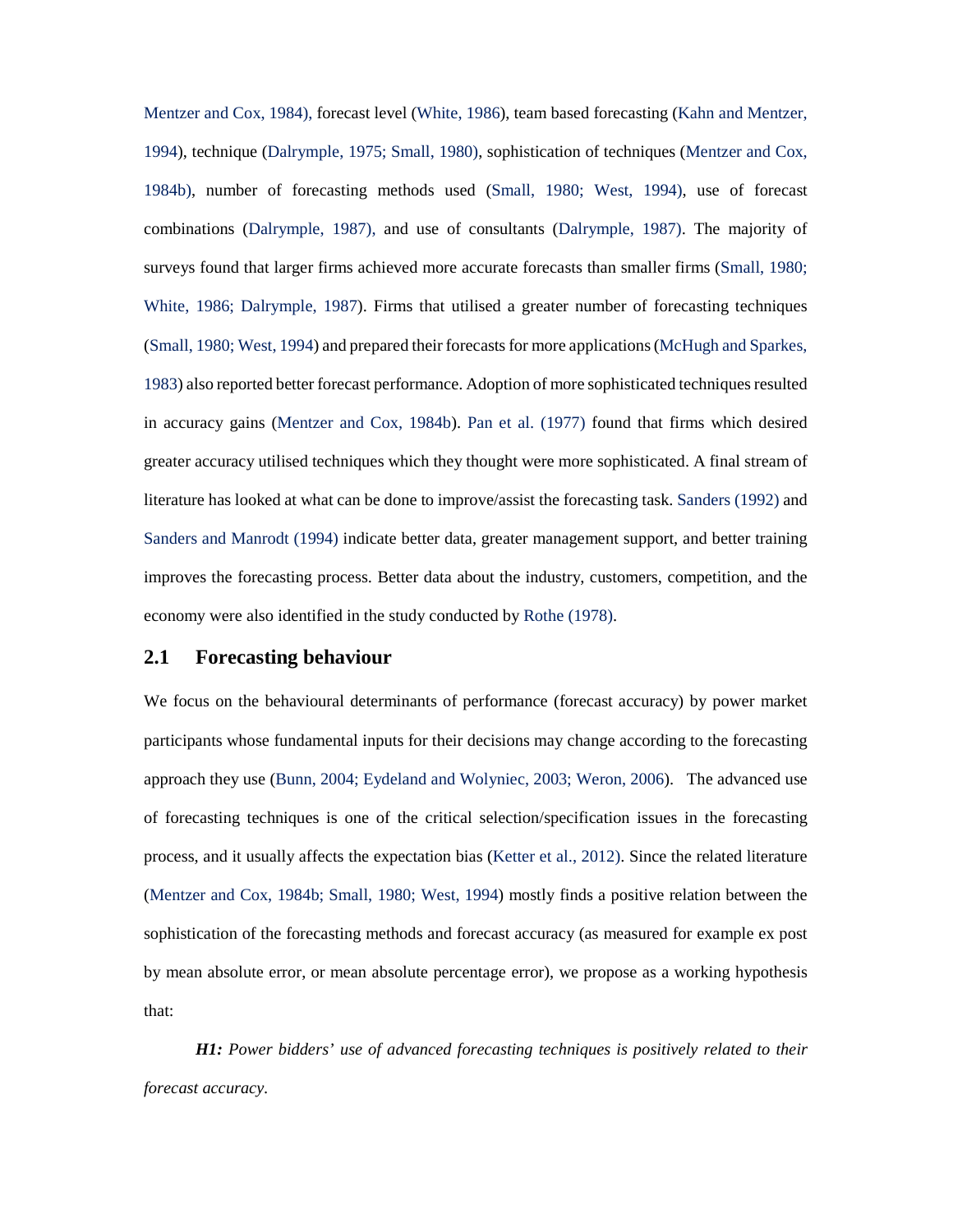## **2.2 Hedging (forward trading) behaviour**

The *forward curve* derives future prices from the balance of observable trades in the forward market. In general, forward curves result from the willingness-to-contract by traders today for power to be produced or delivered in the future. For a storable energy commodity such as oil or gas, there is a theoretical link between spot prices and forwards through the cost of carry and convenience yield (Geman, 2005), but with electricity having limited storability, the conventional view is that forward prices result from market expectations adjusted by a market risk premium (Redl and Bunn, 2013). This is another reason why the choice of electricity for this study on expectations is particularly appropriate. Furthermore, in immature ("incomplete") power markets the risk premium may also incorporate some illiquidity risk, as manifest by high bid-ask spreads, and concerns about insufficient market depth to transact substantial spot trades. With this in mind, we have chosen to analyse an important, well-functioning, but still maturing power market, that of Turkey, to feature this distinction between forecasting and forward hedging, whereupon market informedness is likely to be influential.

Related literature regarding the informational role of forward trading began with Grossman's studies (Grossman, 1975; 1977; 1978) which defined forward markets as places where information is exchanged and where people who collect and analyse information about future states of the world can gain an advantage in information gathering. He finds that for commodities with forward markets, the volume of forward trading (extent of hedging) is directly related to how poorly current and futures prices predict the future spot price, relative to how well various exogenous variables (available information) predict the future spot price. Danthine (1978) examines the informational role of forward prices and the relationship between forward and spot prices in a setting in which not all relevant information is contained in the past data but some can be obtained through forward prices. Foryste et al. (1984) show that a forward market can increase the speed with which information is made public through price transactions and this increases market efficiency.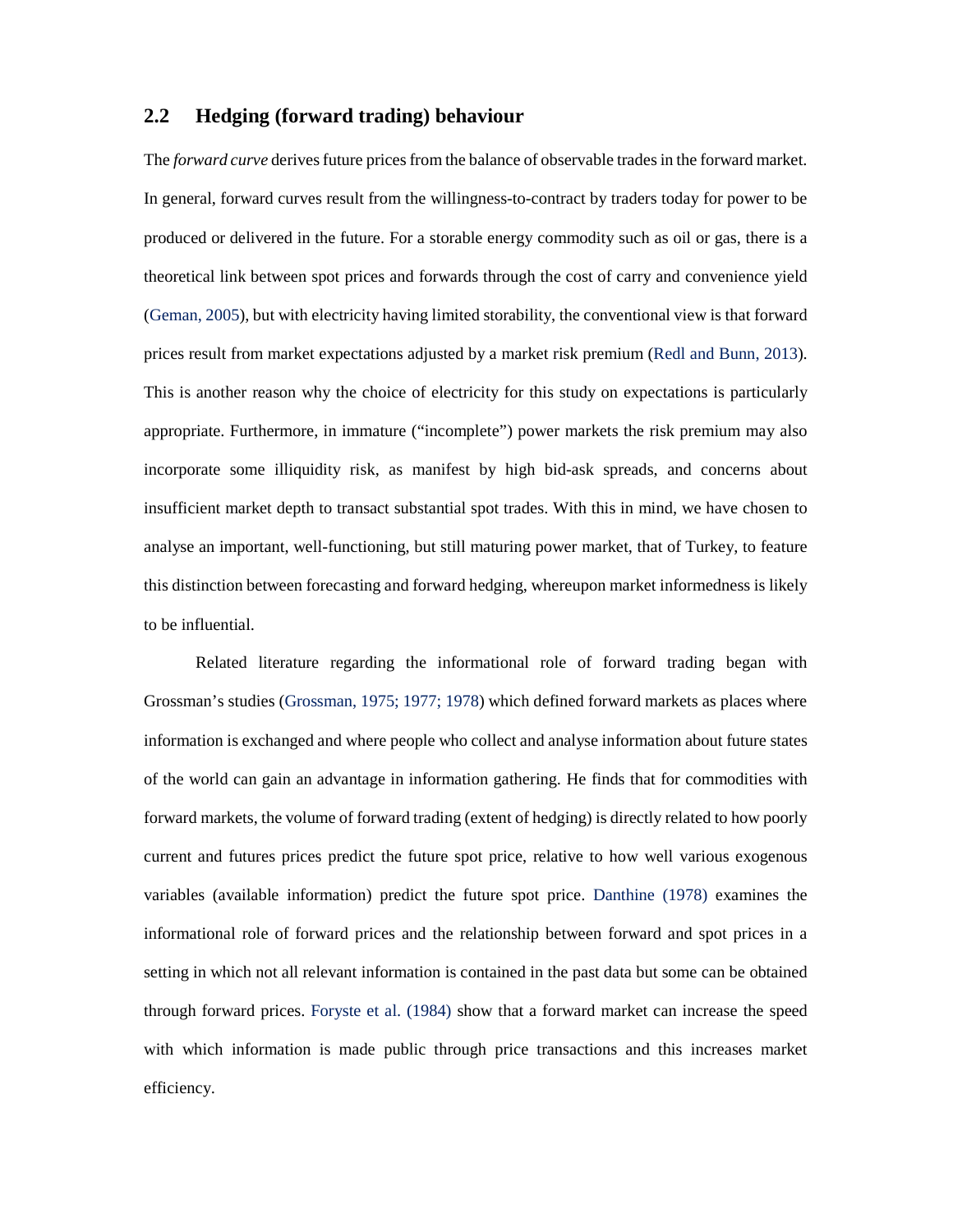The informational role of forward trading is even more important in electricity markets since bidders who are actively trading on the forward/OTC markets have a better understanding of the price for forward power. Forward curves are related to various fundamentals (fuel market prices, demand, regulations, technology mix, plant outages, etc.) and as a synthesis of market insight on these underlying factors, the forward curve is often considered the best forecast (EFET, 2015). Thus, it is critical to consider the informational role of forward trading on price expectation formation. Based on the discussion above we propose that:

*H2: Power bidders' advanced use of forward trading is positively related to their forecast accuracy.* 

#### **2.3 Factors affecting forecasting behaviour**

Although considerable empirical research has focused on the bidder-level determinants of forecasting practices, not all issues have received equal attention. While variables such as size (Small, 1980; White, 1986 and Dalrymple, 1987) and industry type (Rothe, 1978; Mentzer and Cox, 1984b; Peterson, 1990) have been systematically linked to some aspects of forecasting practice (e.g. use of consultancy, sophistication of methods, diversity of forecasting techniques), informationbased linkages (e.g. data sources utilised) have been left unexplored (Winklhofer et al., 1996).

*Information asymmetry* is a crucial market imperfection (e.g. Clemens and Thatcher, 1997 a,b; Clemens, 2007; Dawson et al. 2010) which may be reduced by means of well-functioning institutional information-aggregation and -dissemination mechanisms, i.e. *information feedback platforms*. Previous research has shown the importance of the presence of information feedback mechanisms (e.g. Bloomfield, 1999; Zu 2002, 2004; Arora et al. 2007; Soh et al. 2006; Adomavicious et al. 2012; Strecker, 2010) and the type/amount of information that is provided to bidders through transparency platforms (e.g. Koppius, 2002; Granados et al. 2005, 2008, 2010; Watson et al., 2010) on bidders' expectations. However, the traditional presumption that bidders form rational expectations by *accurately* processing *all available information* in the online trading environment and forming their expectations accordingly (Muth, 1961) has found mixed support in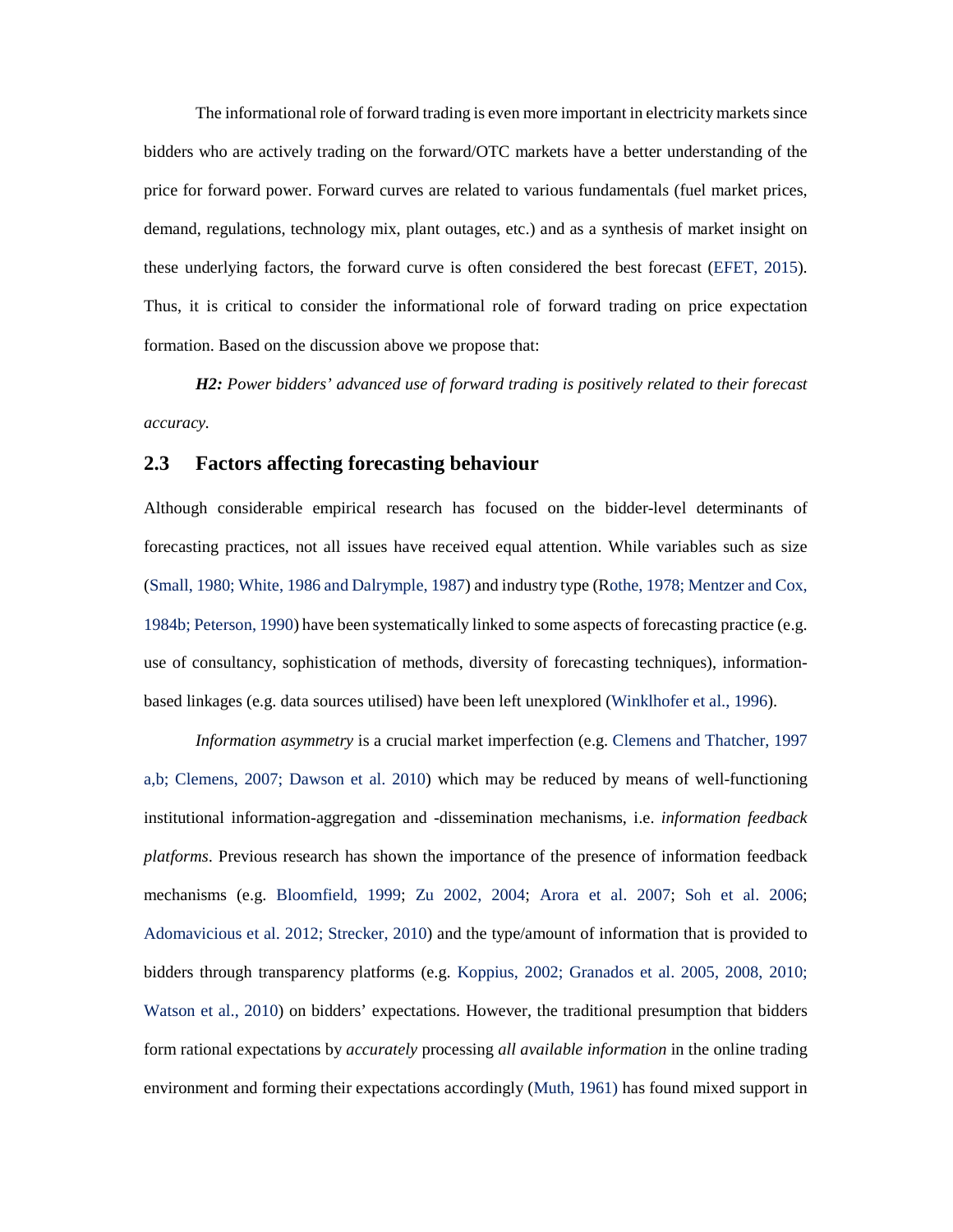the empirical literature since in practice *boundedly rational bidders* experience limits in processing information (Simon, 1991; Tisdel, 1996). Thus, whilst a market regulator can make an online auction *fully transparent* by publishing all transaction-level data in a Transparency Platform making it costless to the bidders, nevertheless they may not use all the information in this platform. They value information based on their preferences (Helwig, 1980) which are mostly shaped by their risk aversion levels (Lavella, 1968; Hilton, 1981; Bickel, 2008; Abbas et al., 2013). This practical fact leads us to make a distinction between *information transparency level (of a market)* and *informedness (of a bidder)*:

*Information transparency*, defined as the availability and accessibility of market information to its participants (Zhu, 2004), is usually deemed to be valuable for the whole supply chain. This is because it helps improve its allocative efficiency (e.g. Cachon and Fisher, 2000; Lee et al., 2000; Patnayakuni et al., 2006). In contrast, various studies demonstrate that more information transparency is not always better (e.g. Koppius, 2002, Von der Fehr, 2013, Yang et al. 2015) since there can be a form of information saturation, after which more information to bidders does not further increase the auction performance. Also, it could enhance behavioural biases or confuse agents by adding complexity to relevant information. And furthermore, requiring bidders to reveal private information may lead to behaviour which is intended to conceal or distort information, or alternatively facilitate collusive behaviour in repetitive contexts.

*Informedness,* on the other hand, is the degree to which bidders know and have access to complete, reliable, and timely information (Li et al. 2014). We add one more aspect to this definition which is the *usage level* of this accessible information for predicting the related market outcome. That is, since bidders in most of the online auctions (B2B, B2C, multi-unit, combinatorial etc.) are highly heterogeneous (e.g. Bapna et al., 2004; Adomovicious et al., 2012, Lu et al., 2016), their utilisation (trading behaviour/strategy) of accessed information may be different. In fact, this diversity of information processing and expectations has motivated the widespread use of prediction markets in many applications of forecasting (e.g. Forsythe et al. 1991; Chen and Plott, 2002;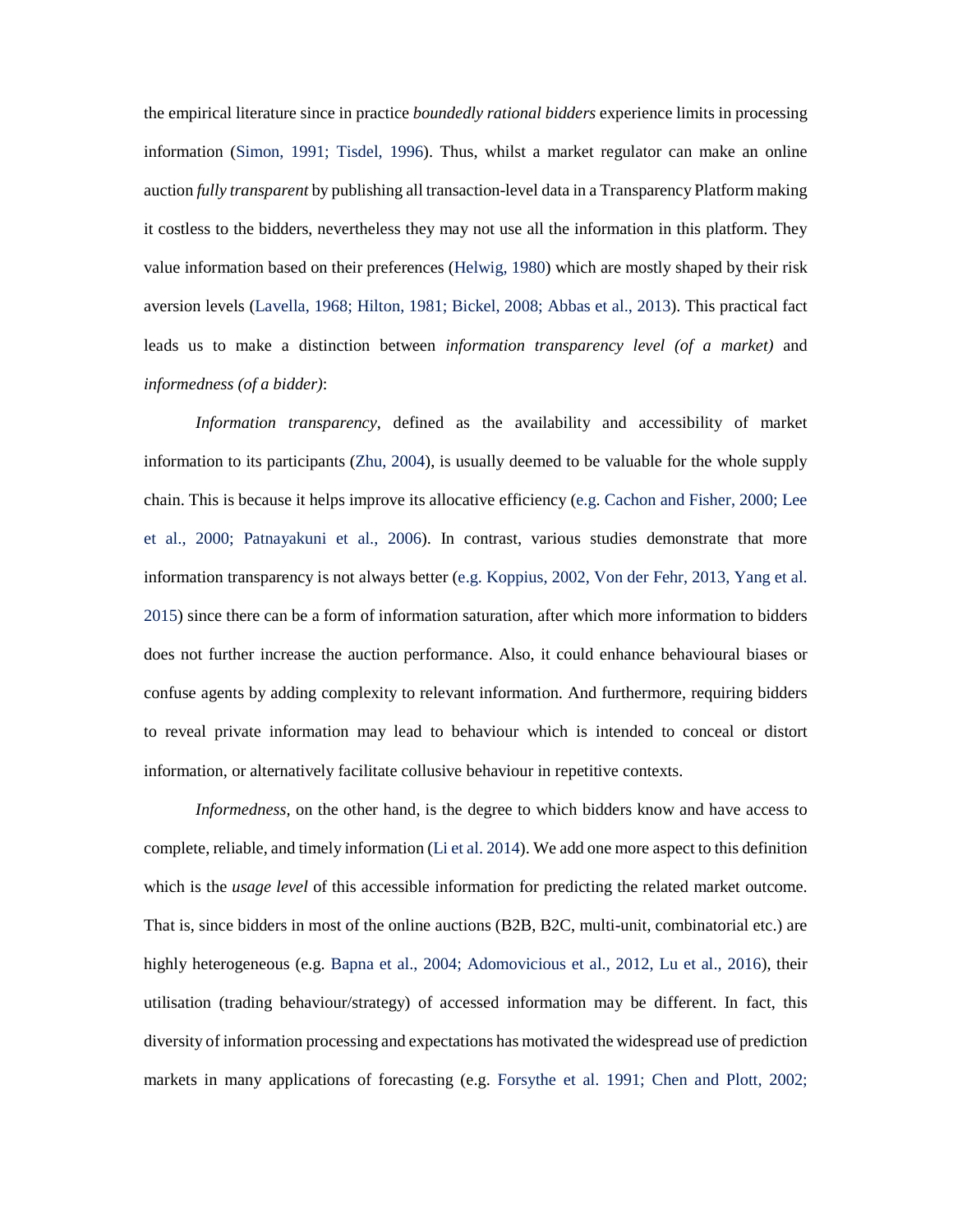Wolfers and Zitzewitz, 2006; Van Bruggen et al. 2010) and the informational role of forward trading (Grossman 1977, 1978; Helwig, 1980; Friedman, 1982, Forsythe et al., 1984, Admati, 1991; Antoniou and Holmes, 1995; Redl at al. 2009).

*Market informedness* is a key issue in the functioning of electricity markets, as with any smart market. Previous research on electricity markets has focused much more on market mechanisms (Borenstein and Bushnell, 2000; Joskow and Kahn, 2002; Bushnell et al., 2008) and incentives (Hogan, 1998; Micola et al., 2008; Ito, 2014). Research related to market informedness in electricity markets is scarce and has only recently started to gain importance after the introduction of advanced trading platforms and the electronic dissemination of relevant, large-scale data (Ketter et al., 2015). As far as we know the only study on this theme is by von der Fehr (2013) which approaches the issue from a regulatory perspective and discusses the possible effects of the EU Regulation on the Submission and Publication of Data in Electricity Markets (SPDEM) and on wholesale energy market integrity and transparency (REMIT). He argues that, for market performance, more information is not always better; indeed, more information may undermine market performance by facilitating behaviour that is not cost efficient, and/or aims at exercising market power and/or establishes and maintains collusion. Moreover, he emphasizes that ensuring accurate price forecasts and sound reference price signals does not require general access to information at a very detailed level or with a high degree of immediacy. As far as we know, there is no study related to behavioural and attitudinal determinants of power bidders' price expectations. If the more informed bidders exercise this advantage on the spot market, then it is plausible that they would use more advanced forecasting methods. Thus, we test that;

*H3A: A power bidder's market informedness level is positively related to his/her use of more advanced forecasting techniques.* 

The research investigating the role of bidders' risk perceptions on the forecasting process is mainly informed by prediction markets which can be defined as designed futures markets to predict outcomes. Manski (2004, 2006) analyses the relationship between the bidders' expectations and the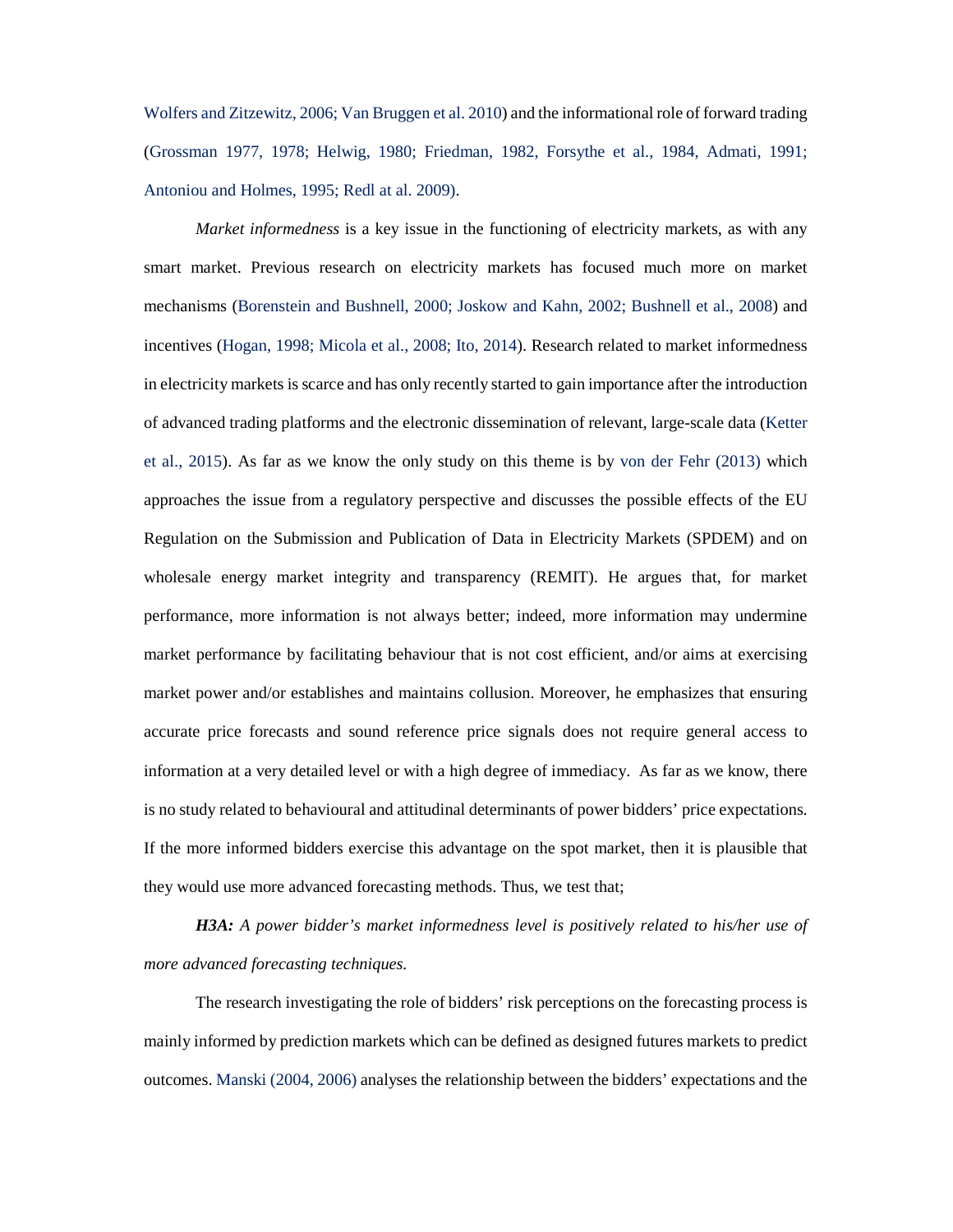realized price with risk neutral traders in a prediction market. He finds that there can be substantial forecast errors, but when risk aversion is taken into the formulation, as in Gjerstad (2005), the forecasts do not differ significantly from the realized market prices. Wolfers and Zitzewitz (2006) provide a formal model that includes Manski's (2006) as a special case. They show that while prediction market prices typically aggregate participants' information into useful forecasts, several features may undermine the efficacy of these forecasts, with the extent of risk aversion being one of them. The theoretical models of Gjerstad (2005); Ottaviani and Sørensen (2005, 2007) also support a view that the participant's degree of risk aversion and beliefs are key parameters driving the equilibrium price in prediction markets. These findings indicate that the interpretation of prices in prediction markets (that is price forecast accuracy) requires knowledge on participants' risk preferences.

On the other hand, studies show that *risk aversion* can also affect individual's information gathering behaviour since this activity can be considered as a close substitute for hedging against certain types of risks (Willinger. 1989). However, the sign of the relationship has not been welldetermined. In situations where hedging opportunities are restricted (e.g. liquidity constraints of the forward market), more risk averse bidders can have a tendency to gather more information. On the other hand, if information gathering also involves risks and uncertainties, then risk aversion may decrease information gathering behaviour (Freixas and Kihlstrom, 1984). We note from studies in prediction markets that risk-averse bidders tend to gather more information, and therefore based on the discussion above we test that:

**H3B:** *A power bidder's risk aversion is positively related to his/her use of advanced forecasting techniques.* 

#### **2.4 Factors affecting hedging behaviour**

Prior empirical studies tend to assume that all market participants have access to the same information. In Grossman's models (Grossman 1976, 1978), the aggregation of information into price formation depends only on the statistical properties of the information vector and is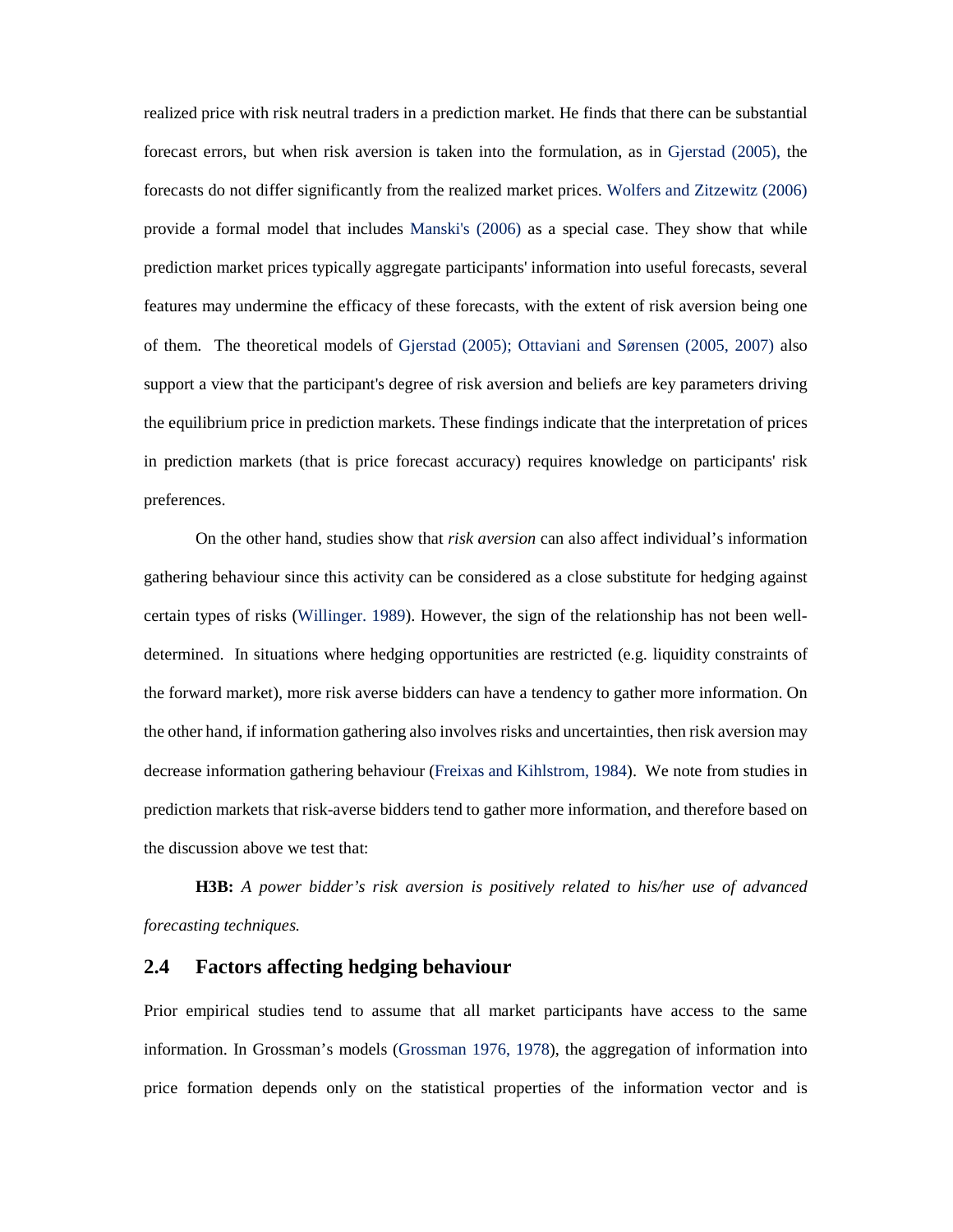independent of bidders' preferences. However, how information is processed is known to be a subjective process (Hellwig, 1980). Following von der Fehr (2013), we consider the *market informedness* of a bidder as a factor related to hedging behaviour. For the case of electricity markets, it is not self-evident that greater informedness will lead to more hedging activity, since bidders may use this to act more profitably on the spot market where market power effects can be greater. We explore this in the next working hypothesis:

*H4A: A power bidder's market informedness level is positively related to his/her use of advanced hedging.* 

There is a substantial literature on the determinants of the hedging behaviour of trading firms. However, this literature focuses mainly on the relation between firm value and the extent of hedging in the framework of the classic Modigliani Miller paradigm, with its many extensions. Pioneering studies on this include Stulz (1984), Smith and Stulz (1985), Froot, Scharfstein and Stein (1993); Nance, Smith and Smithson (1993). Stulz (1984) studied the effect of managers' risk aversion on the usage of hedging instruments and found that risk averse managers are more likely to use hedging. Tufano (1996) examines hedging activities in the gold mining industry and finds that the use of commodity derivatives is negatively related to the number of instruments and positively related to the value of stock held by managers and directors. In an empirical asset market, Michailova (2010) investigates the effect of risk aversion on trading behaviour and find no significant relation.

For electricity markets, Sanchez et al. (2009) examine theoretically the strategy selection of heterogeneous power bidders and find that with risk aversion on the demand side, hedging is a response to spot price volatility. However, Lien (2001) examines the effect of risk aversion on hedging through a modified constant-absolute-risk-aversion utility function and finds that risk aversion has no effect in an unbiased forward market. Similarly, Mattos et al. (2006) find that the impact of risk aversion on hedging decisions appears to be small, and it diminishes as risk aversion increases. Thus, we test the null hypothesis that;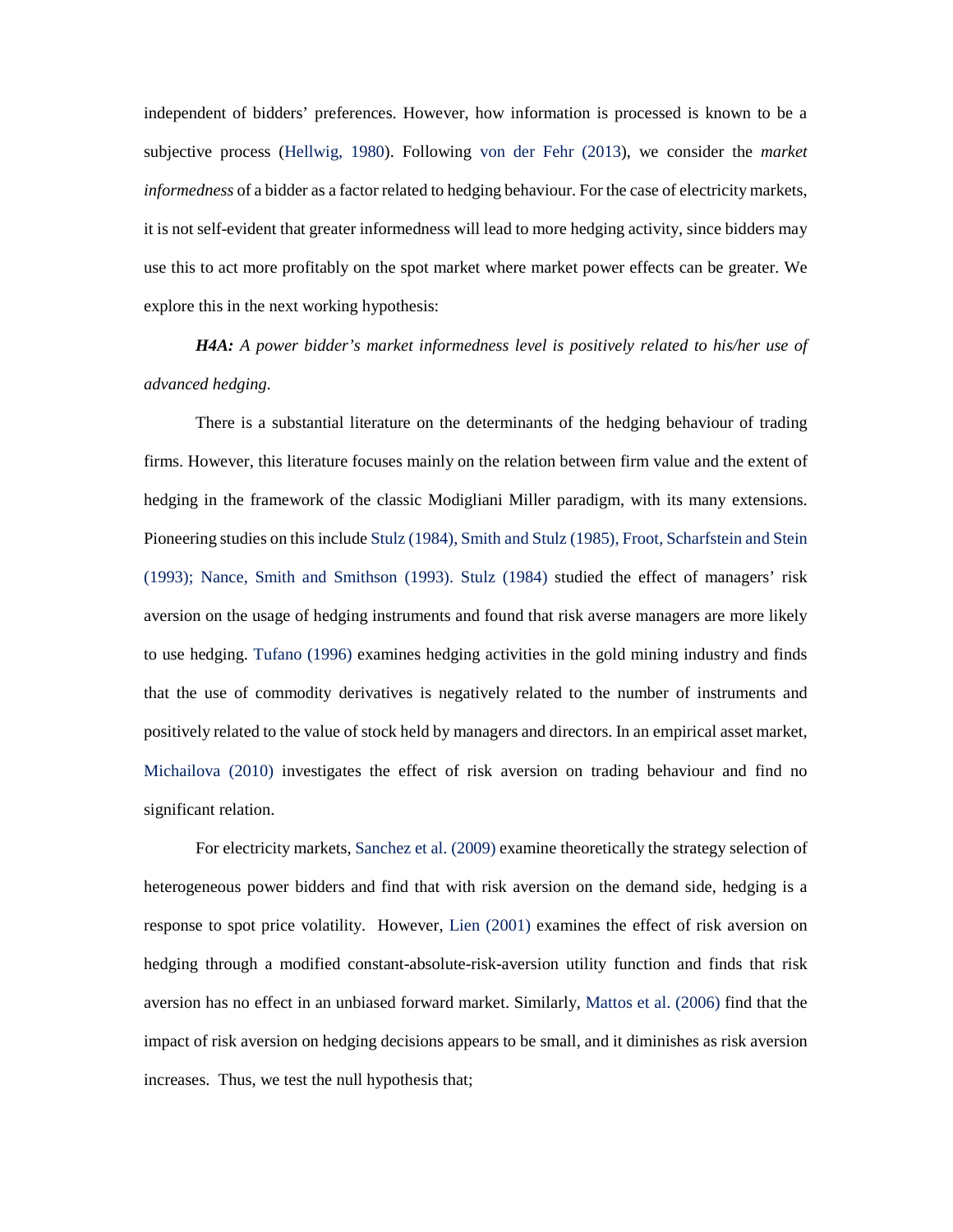*H4B: A power bidder's risk aversion is not related to his/her use of hedging.* 

#### **2.5 Factors affecting Risk Aversion**

Kahneman and Tversky's (1979) prospect theory has become one of the most important concepts in analysing the behaviour of bidders in today's markets. According to prospect theory, the larger the disutility of a loss compared to the utility of an equivalent gain forces decision makers to weight losses more than gains. Many studies confirm this hypothesis (Payne et al., 1984; Arkes and Blumer, 1985; Tversky and Kahneman, 1991; Shefrin and Statman, 1985). Olsen (1997 a,b) examines the results of surveys of professional investment managers' risk perceptions and finds that managers do exhibit loss aversion in practice. Following this, Kalayci and Basdas (2010) find that Swiss power bidders were even more loss averse compared to the investment portfolio managers in Olsen (1997). While these studies have enhanced our understanding of prospect theory, both attempt to explain the differences in bidders' risk attitude through demographic variables such as gender, age, professional experience and influence. However, in this paper we take a more corporate perspective and consider, as control variables, the bidders' strategic positioning in the market namely; size, portfolio diversity, market power, and type of participation license, as possible factors affecting their attitude.

#### **2.6 Control variables**

Power bidders are very heterogeneous with respect to their strategic positioning in the market and thus they may have different incentives for their trading behaviour and attitude. Therefore, we included the most important strategic positioning variables in our models to account for these effects. Those variables include size, portfolio diversity, interaction of size and portfolio diversity, and type of participation license.

A number of studies investigated the effect of *size* on decision making. In the forecasting literature; Dalrymple (1987), Peterson (1990) and Sanders and Manrodt (1994) examined the differences between the adoption of forecasting techniques by small vs. large firms. They find small firms use subjective and extrapolation methods more than large firms, whereas large companies use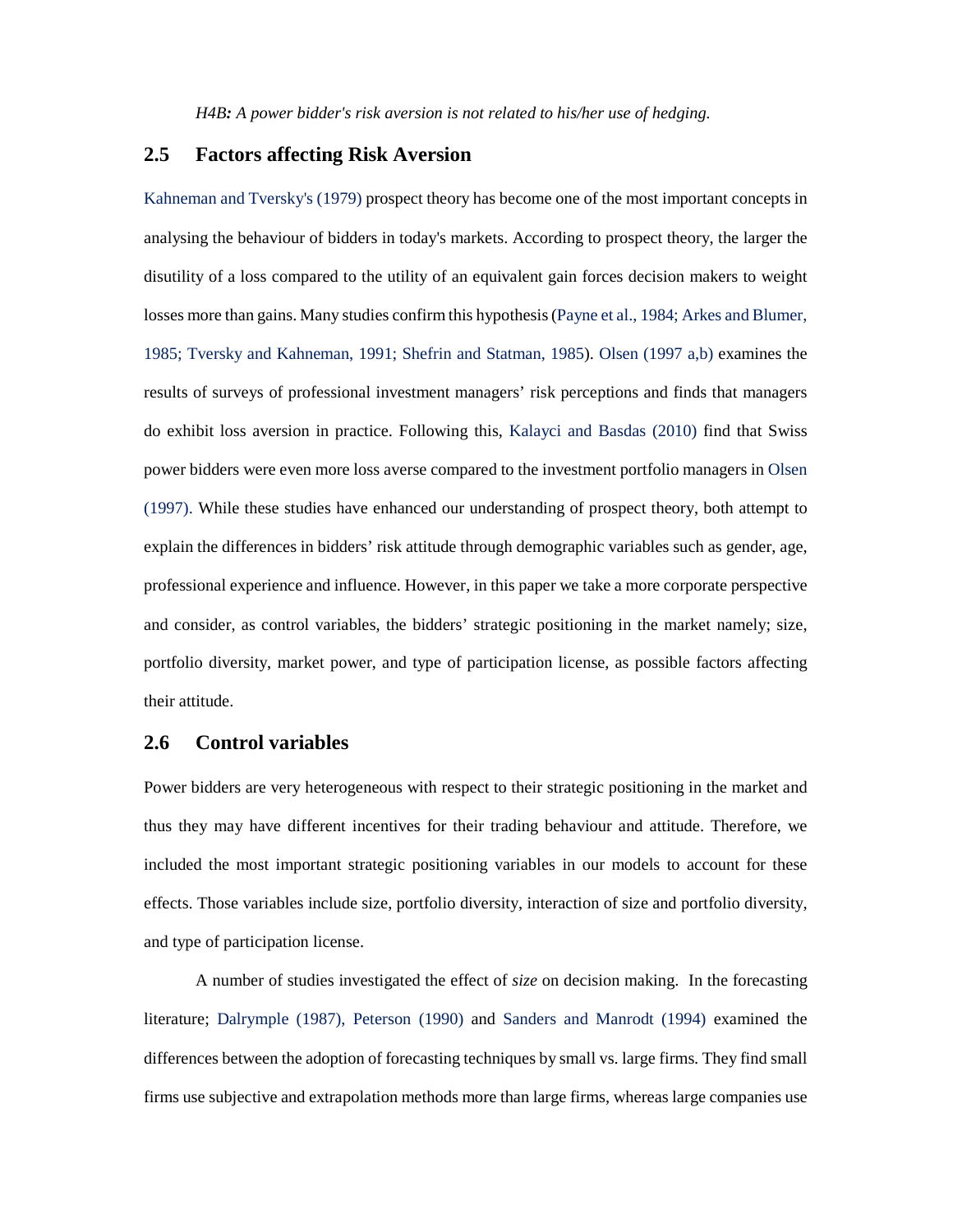more sophisticated quantitative techniques more often. In the literature there are different definitions of firm size. Since our focus is on electricity price expectations, we define the size of a bidder as their daily electricity trading volume. Here it is important to distinguish a bidder's size and its market power. A large-sized bidder may not necessarily be a bidder with market power. For example, a generator with substantial baseload facilities may not be engaged in price setting. Nevertheless, as a control variable, firm size may be important for the hypotheses related to market informedness and risk aversion.

In electricity markets bidders have different *types of power plants* in their portfolio, namely; river type, canal type, reservoir, dam, wind, solar, natural gas, biogas, biomass, fuel oil, lignite, imported coal, anthracite, geothermal, nuclear, landfill gas, and naphtha. Bidders with *less diversified portfolios* may have less private information about the fundamental drivers of future electricity prices; while bidders with *more diversified portfolios* may have more *insider information*  about the underlying supply situations such as water constraints, weather effects, impending plant outages, etc. Thus, bidders with more diversified portfolios are expected to be more informed and less risk averse.

We use the control variable *interaction of size and diversity* as a proxy for *market power* since if a generator has both high trading volumes and high diversity, the probability of having market power is very high. In imperfect electricity markets, if players have market power, there will be information asymmetry, and therefore each bidder's expectation for the spot may differ. Thus, consistent with the existing literature we consider a bidder to have more market power if it is more diversified. The case is not so obvious with risk aversion since risk aversion can increase with increasing volume, but decrease with increasing diversity. Further if market informedness is linked to market power, then dominant players may prefer to exercise it in the spot market.

## **3 Research Methodology**

The above hypotheses were tested by analysing a sample of cross-sectional data from the Turkish Electricity Market which is a large, liberalized, technologically diversified, and liquid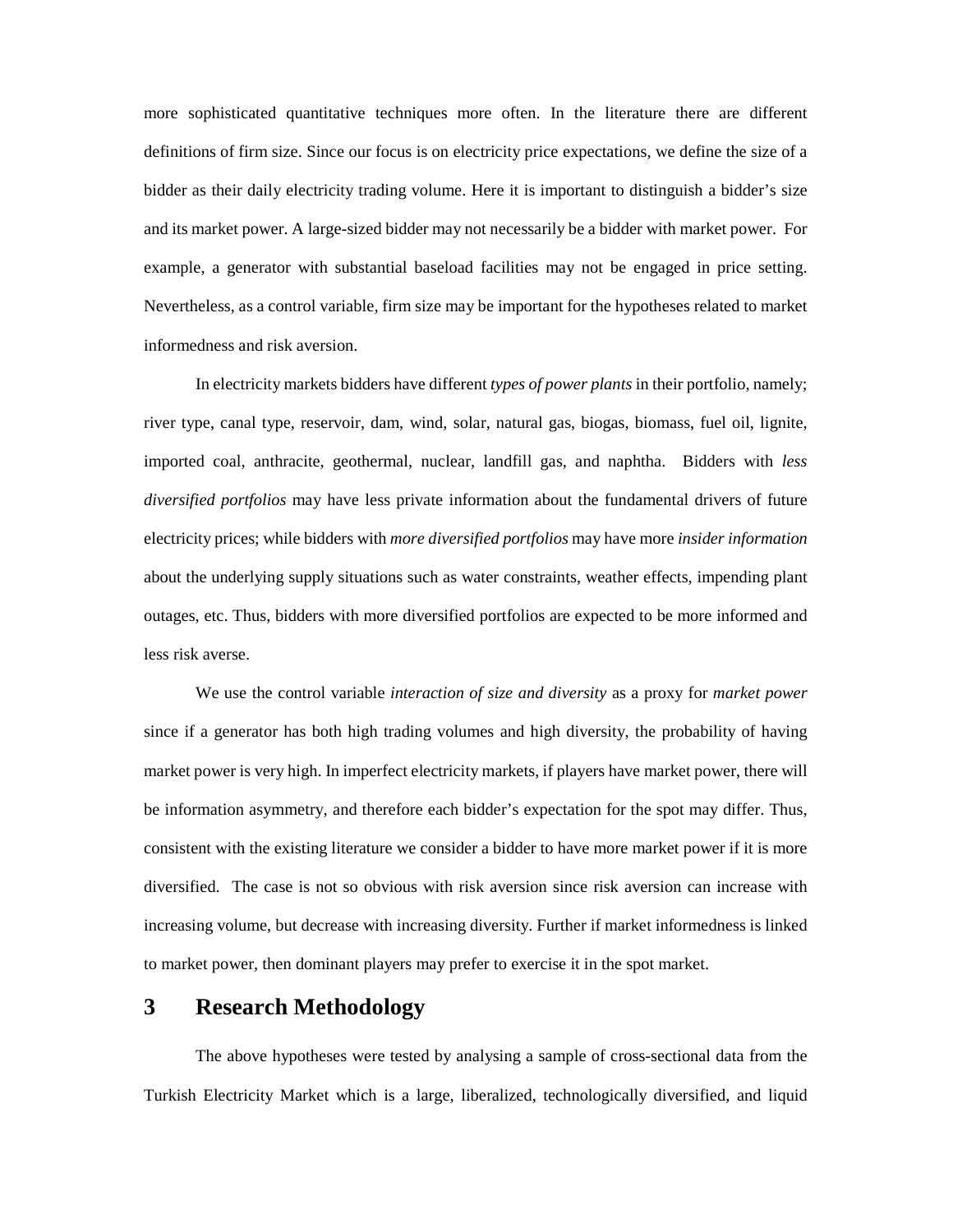market attracting substantial investment and operating a day-ahead auction in a way that is similar to most power exchanges around the world. Furthermore, it suits our research purposes in several respects because substantial quantities of power are traded both on the spot and forward markets, and there is a diversity of market participants in terms of experience and potential informedness due to it being a relatively new market and not having an official transparency platform at the time we conducted this study. The energy exchange in Turkey, Energy Exchange Istanbul (EXIST), operates the wholesale power markets (day-ahead and intraday) and provides the settlement services for the transactions made in these markets. The Transmission System Operator (TEIAS) operates the realtime balancing power and ancillary services markets. Trading and risk management instruments are developed and operated by Borsa Istanbul (BIST). The Day Ahead Market operated by EXIST now covers about 30% of Turkey's electricity supply, and like most spot markets, provides the underlying reference price for derivatives including the forward contracts.

For this study, we acquired the support of the Ministry of Energy and Natural Resources (MENR) and the Turkish Electricity Transmission Company (TEIAS). We targeted the whole population of firms *actively* trading in the day-ahead market having obtained the contact details of the relevant trading mangers through an official request by the MENR. We undertook the survey via a web-link. We received 258 surveys, of which 153 were fully completed, providing a satisfactory 30% response rate and a sufficiently large sample for testing the research hypotheses. This unique dataset gives us the ability to research a maturing market in a detailed fashion. Using this unique data set, this study is the first to take an information-based view to study the trading behaviour of bidders and their price expectations in a real sector market.

#### **3.1 Instrument Development**

The self-administered questionnaire was designed on the basis of the framework discussed in the previous section and in consultation with official administrators and executives in some of the leading private companies. The instrument was validated in three stages. In the first stage, semistructured interviews were conducted with 22 traders and the dimensions of the construct were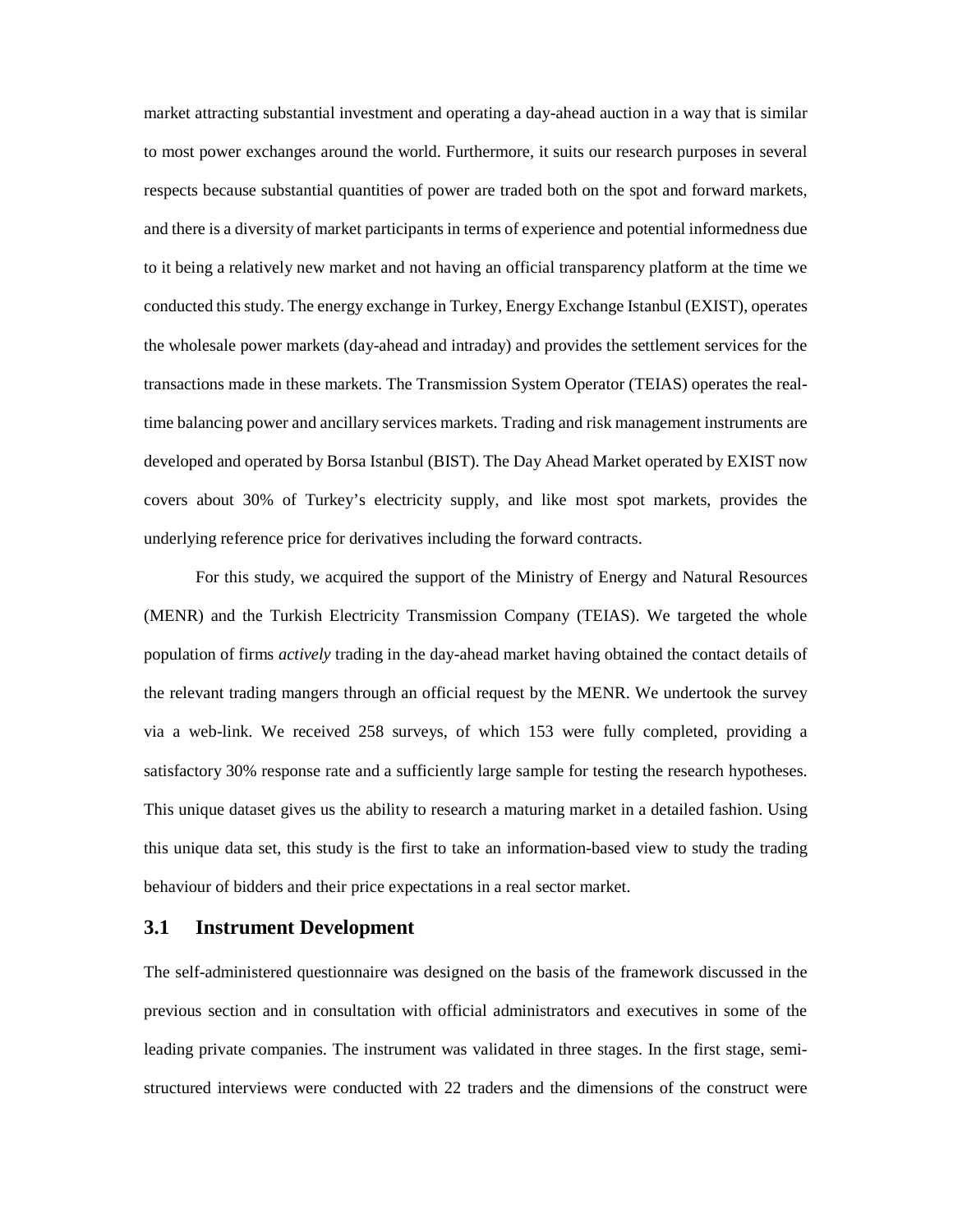determined. Then in the second stage 33 traders provided interviews and preliminary questionnaire responses. This information together with indications from the research literature resulted in the construction of an initial set of 30 questions that reflected various aspects of the factors affecting the behaviour of power traders. In the final stage, 33 responded to the pilot study. To guarantee content validity (Cronbach, 1971: Smith, 1996), we asked these respondents to screen the 30 questions for those that did not appear consistent with the construct and identified dimensions. This permitted us to eliminate five that were either ambiguous or unreliable resulting in an instrument with 25 questions. Then, 20 energy experts from the Ministry evaluated this reduced set. Particularly, the dimensions were explained to 10 of the energy experts, who were asked to evaluate the questions for their applicability to the respective dimensions. The other 10 experts were presented with the items but were not given an explanation of the dimensions. They indicated for each question, what the perceived item would measure. Questions that were misclassified were eliminated. As a result, 24 questions remained.

There were eight parts in the survey. The introduction outlined the objectives of the study, possible benefits / risks of participating to the study and how the participant's personal information would be used. Then, the first survey part is about the bidder-level information which includes the license type, ownership structure, type of plants in firm's portfolio, average daily trading volume, types of risk they consider while determining firm strategies and the risk management practices in their firm. The second part attempts to measure the risk attitude of the respondent, in our case the person who is responsible for electricity trading in the firm. The third part is about general risk management operations of the firm regarding the day ahead market, electricity price forecasting, OTC market, bilateral agreements, intraday market and demographic information of respondent. The respondents were asked to answer to five-point Likert scales mostly ranging from "very unimportant" (coded as 1) to "very important" (coded as 5), and a few ranging from "very useful" to "not useful at all". We also collected participant and demographic data about the respondents and their firms. Although such information could perhaps have revealed the identity of the firm or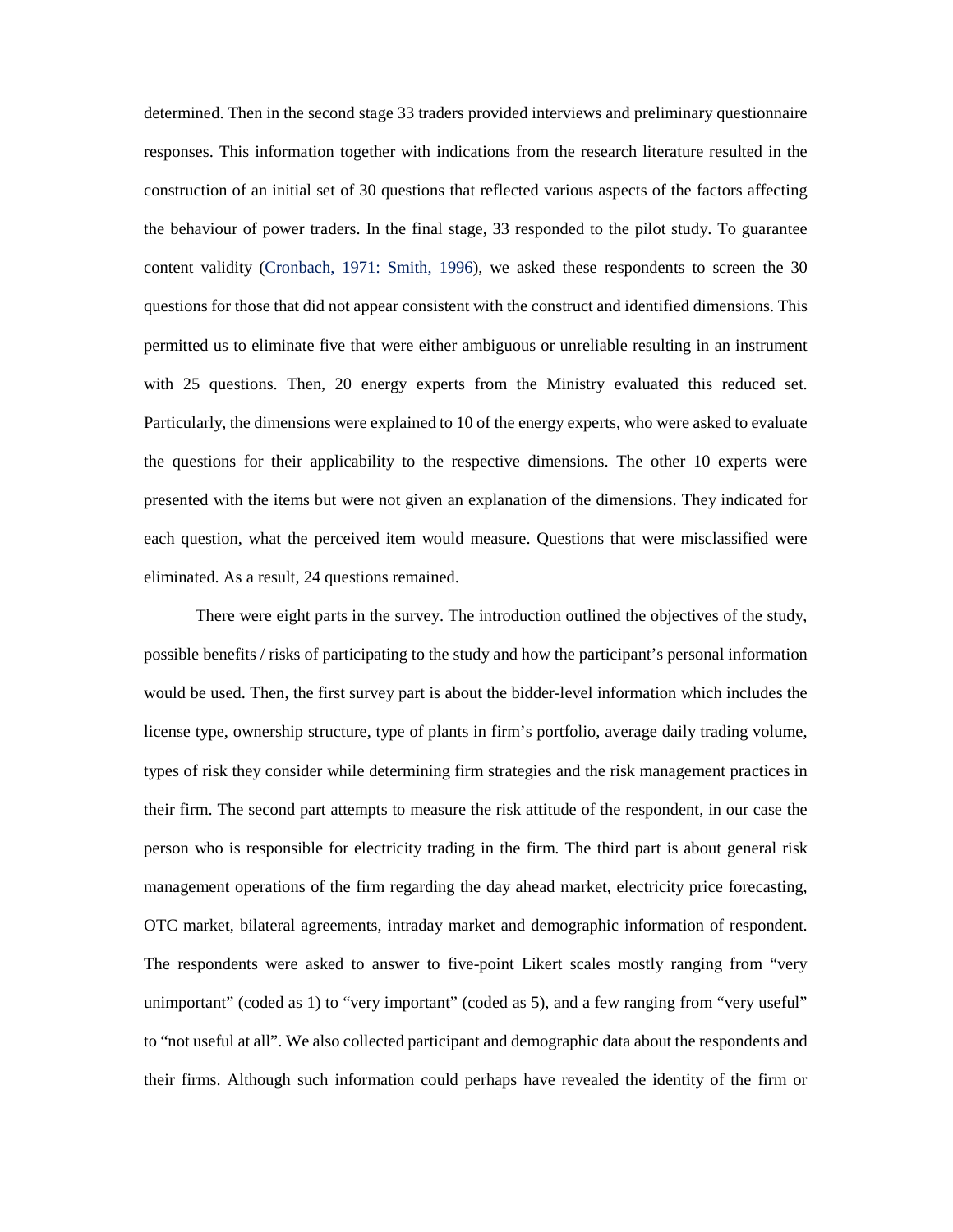respondent, we informed the respondents that all of their information and company's information would be kept confidential at every phase of this research and that all responses would only be presented in aggregated form and only for academic research purposes.

#### **3.2 Measurement of variables**

1

A bidder's price expectation formation has been defined and measured in many different ways. In this research we are interested in price forecast accuracy as measured by a single item<sup>1</sup> in which the respondents were asked at the end of 2015 what their yearly average electricity price forecast would be for the next year (2016) and this was then compared to the actual outcome price at the end of 2016. Thus, we waited a full year to evaluate the results and thereby ensure a valid ex ante forecast and ex post accuracy measure.

Bidders' trading behaviour is characterized in two dimensions: (1) hedging and (2) price forecasting behaviour. In the previous studies *hedging behaviour* has been defined and measured in different ways. We are interested in the *extent of forward trading* that bidders use for electricity trading. This variable was measured by a single item which asked respondents the percentage of electricity they hedged via forward trading for electricity sale/purchase. Accordingly, it was coded as 1 (0%-25%) to 4 (75%-100%). For the *price forecasting behaviour*, six items from the survey were used to construct a categorical variable. Respondents were asked to rate each of the methods listed in terms of their usefulness in forecasting electricity prices. The listed methods are independent forecasts (from consultancy firms), forecasts from internal modelling, and OTC/Forward Curves. Each item is on a 4-point Likert scale, 1=very useful, 4=not useful at all. This measure is used as a proxy for *advanced use of forecasting techniques* and calculated as the sum of dummy variables assigned for each item.

Bidders' attitude has been measured in two dimensions: (1) risk aversion and (2) market informedness. The measurement of risk aversion was adopted from Olsen (1997) and Kalayci and

 $<sup>1</sup>$  A single item measure is acceptable if the construct is unambiguous, unidimensional and directly accessible to</sup> respondents (Wanous et al., 1997).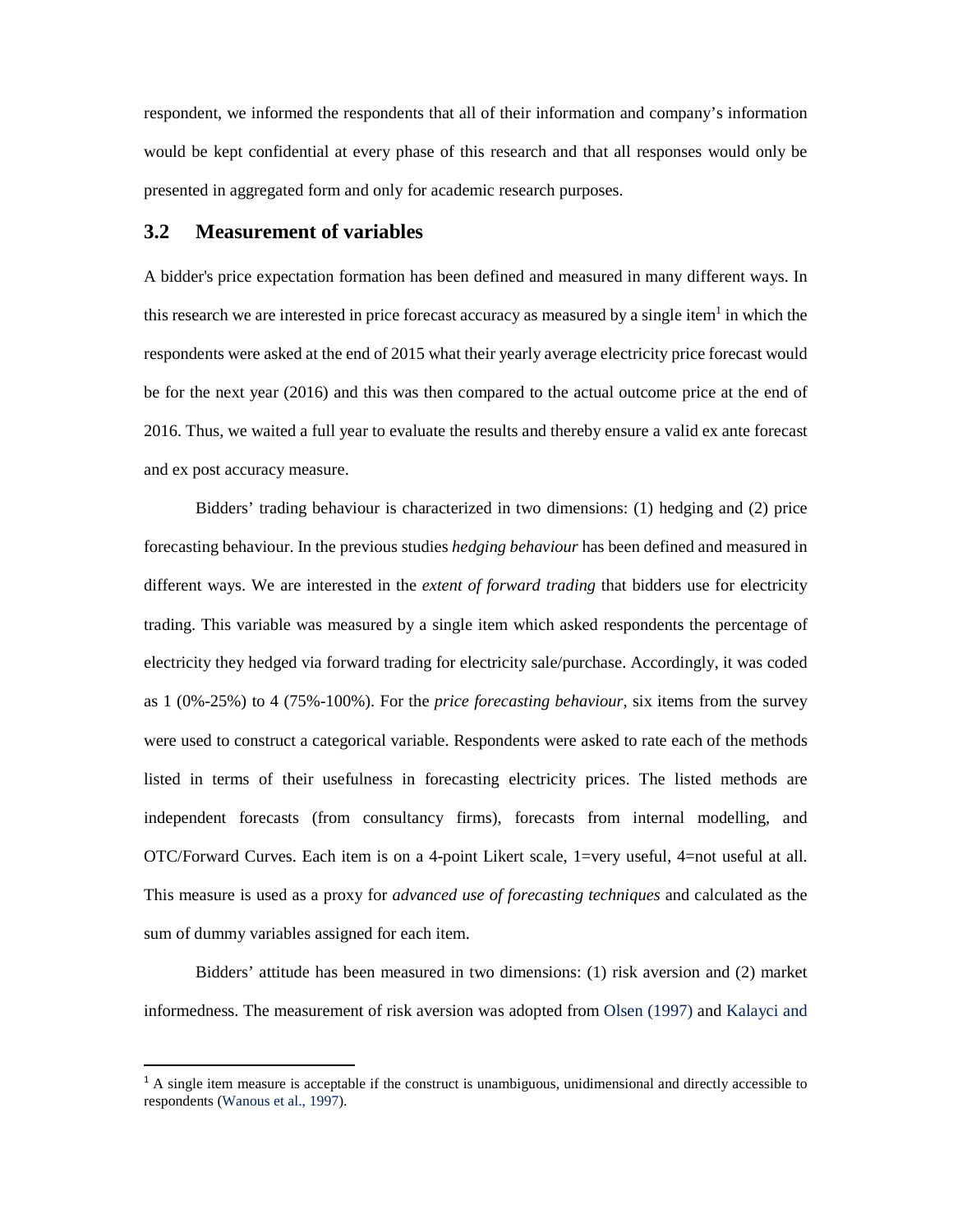Basdas (2012). Thus, we use six items from the survey to construct a categorical variable to measure the risk aversion of power traders. Respondents were asked to rate each of the risk attitudes listed in terms of their importance. The listed risk attitudes are the chance of incurring a large loss relative to what is expected, the chance that the portfolio will earn less than the minimum needed to meet the performance target, the overall variability in the portfolio return over time, the chance that the portfolio will earn less than what is expected, the chance that the portfolio will earn less than it has historically and the chance of having the same portfolio value. Each item is on a 5-point Likert scale, 1=not important at all, 5=very important. Market informedness has been defined and measured in different ways in previous studies, especially in the e-commerce literature through measuring the market informedness level of e-consumers about a new product, website etc. (e.g. Li et al. 2015). In this paper, we are interested in the market informedness level of bidders about a product whose demand is inelastic and for which the price depends much more on the environmental factors. In this case the information level of a power bidder (or is forecasting algorithm) would be crucial for the forecast performance. Sixteen items (which were chosen by thorough literature review and expert views) were used to construct a categorical variable. Respondents were asked to indicate their usage of the listed variables and rate them in terms of their importance to develop a reasonable price forecast for their electricity contracts. The listed variables are market clearing price, system marginal price, hourly load, hourly Bilateral Agreement (BA) amounts, system purchase amount, system sale amount, exact daily production plan, weather forecasts, wind power forecasts, solar power forecasts, hydro reservoir quotas, river flow rates, cost of delay, out of order/ in maintenance plant information, hourly merit order curve, BA prices learned from the market, BA prices of large producers, OTC forward price curve, hourly electricity prices in the neighbour countries and exchange rate. Each item is on a 5-point Likert scale, 1=not important at all, 5=very important.

The strategic positioning of the bidders has been characterized in four dimensions: (1) size (2) portfolio diversity, (3) interaction of size and portfolio diversity, and (4) type of license. *Size*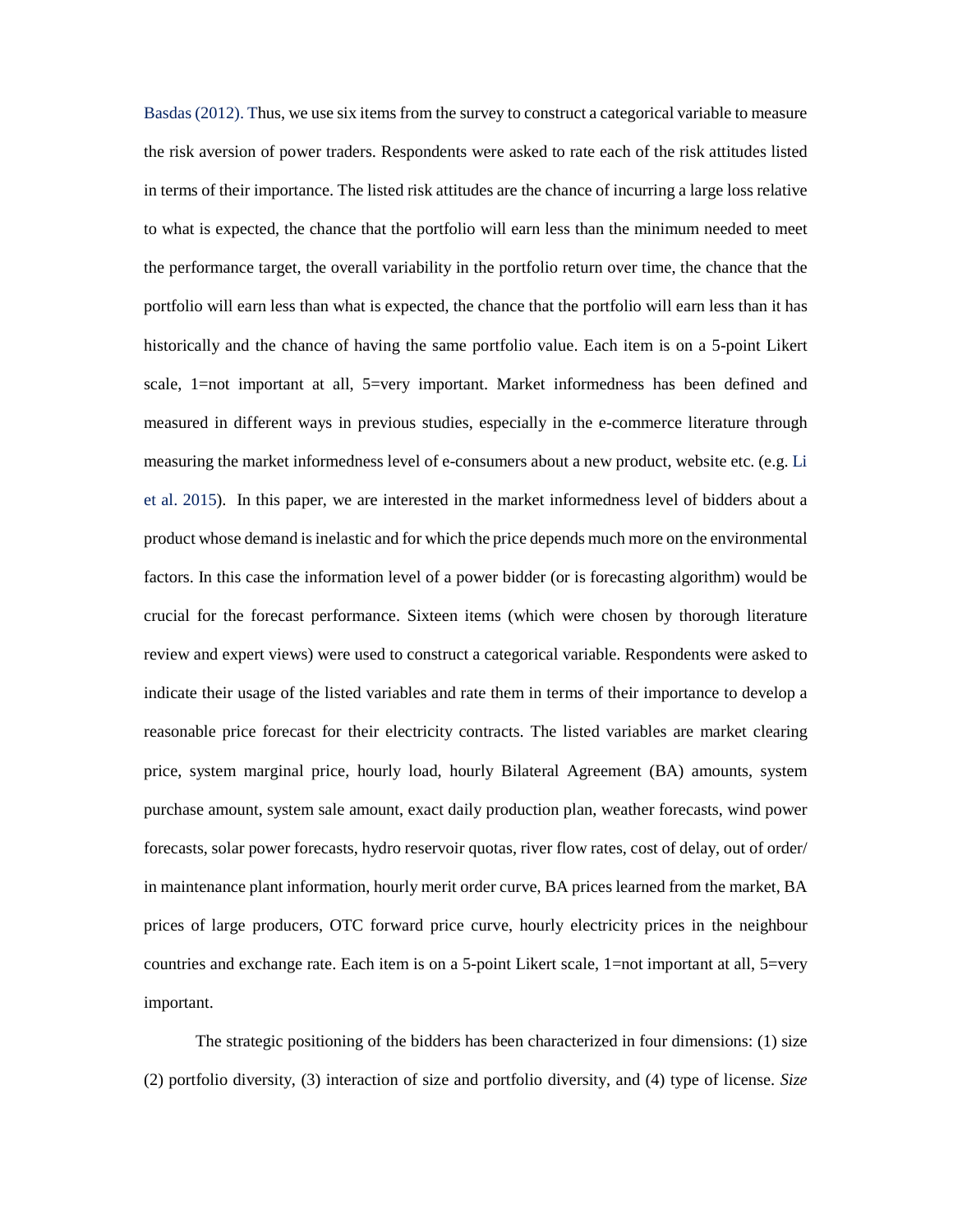was measured by a single item in the survey from which the respondents were asked how much electricity they trade daily. For measuring the *portfolio diversity*, respondents were asked what kind of plants they have in their portfolio. Respondents who have one type of facility in their portfolio are coded as 1 (undiversified), up to three technologies are coded as 2 (semi-diversified) and more than three technologies are coded as 3 (highly diversified). *Type of license* has been measured by a single item from which the respondents were asked under what type of electricity market participation licence they operate. The listed license types and coding are: 1 (generator) 2 (auto producer<sup>2</sup>) 3 (incumbent retailer) 4 (distributor) 5 (retailer). Since type of license is a categorical (nominal) variable, it is encoded into four dummy variables with the reference type being retailer. The variables' names and measures are summarized in Appendix Table B1.

The major descriptive statistics for the variables are presented in Table 1. Even though the scales are ordinal, the summary measures indicate that a sufficiently reasonable spread was obtained to facilitate subsequent analysis.

| Variable                         | N   | <b>Range</b>   | Min          | Max | Mean | Std.<br>Dev. |
|----------------------------------|-----|----------------|--------------|-----|------|--------------|
| $(1)$ size                       | 153 | $\overline{2}$ | 1            | 3   | 1.6  | .9           |
| (2) portfolio diversity          | 153 | $\overline{2}$ | 1            | 3   | 1.7  | .9           |
| $(3)$ size * portfolio diversity | 153 | 8              | 1            | 9   | 3.2  | 2.8          |
| (5) risk aversion                | 153 | $\overline{4}$ | 1            | 5   | 3.7  | .7           |
| (6) market informedness          | 153 | 99             | $\theta$     | 99  | 64.8 | 18.4         |
| (7) use of advanced hedging      | 153 | 100            | $\theta$     | 100 | 40.7 | 34.1         |
| (8) use of advanced forecasting  | 153 | 3              | $\theta$     | 3   | 2.27 | .9           |
| (9) forecast error               | 153 | 90             | $\mathbf{0}$ | 90  | 21.7 | 15.9         |

**Table 1:** Descriptive Statistics

The Pearson correlations derived from the sample are summarized in Table 2 and here it is worth noticing the distinctly different intercorrelations for the use of advanced forecasting and hedging,

l,

<sup>&</sup>lt;sup>2</sup> The auto producer category refers the ownership and operation of power plants by industrial companies, primarily for their own electricity needs. Although there had been auto producer plants in Turkey before 1984, they were used mostly in state-owned sugar factories and cogeneration plants and were governed through special regulations. The 1984 law, and subsequent regulations in 1994–99 allowing companies to set up jointly-owned plants, triggered widespread investment in auto production facilities. About 2,300 MW of auto-generation capacity was installed by 2001. Although not envisioned at the time of the 1984 Law, these plants played an important role in the development of Turkey's electricity market two decades later. Later they started selling their generation in the market and bought electricity for their own use from distribution companies at the lower, government-controlled tariff.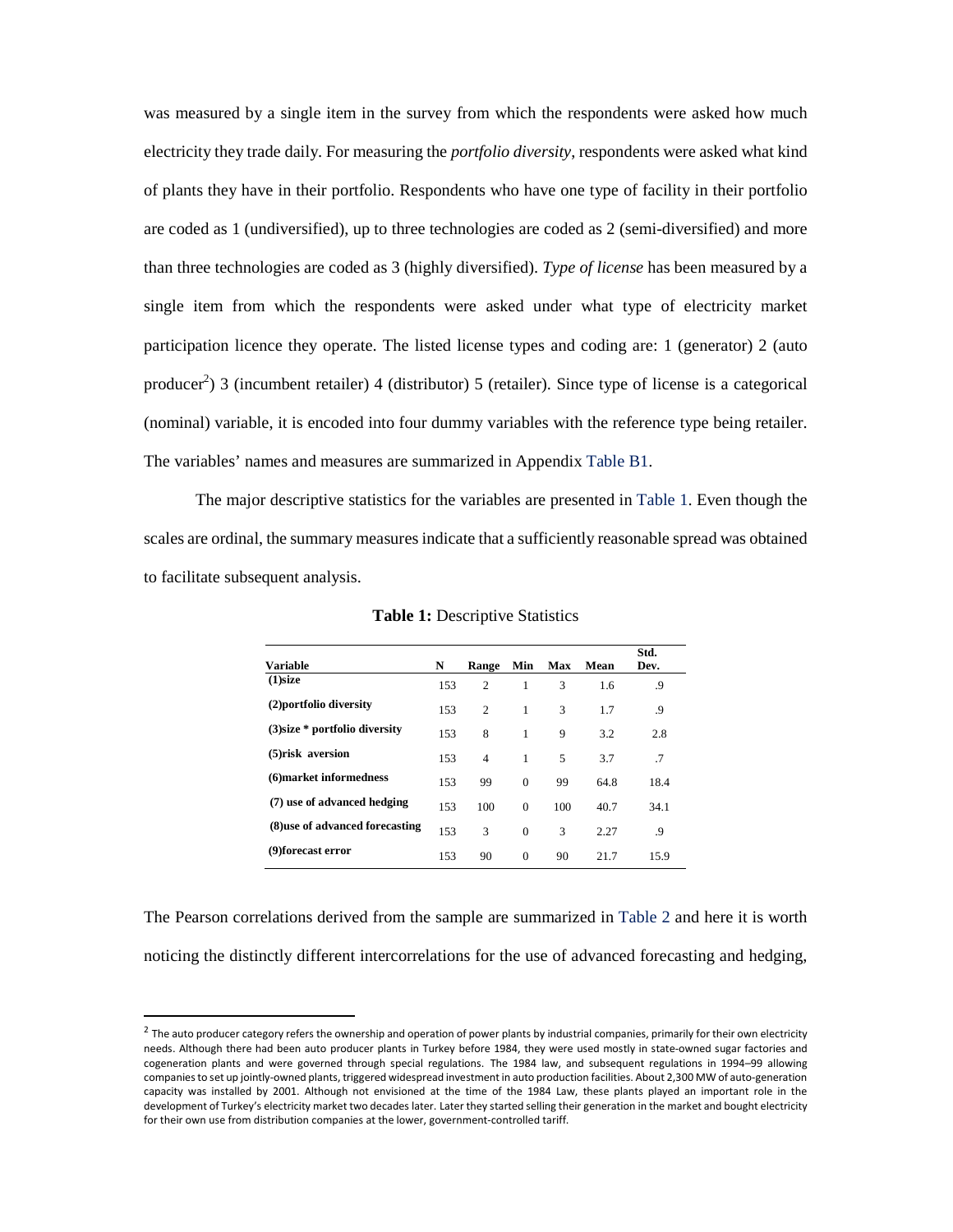suggesting that they are indeed separate approaches to facing price risk uncertainty. This is very reassuring for the basic research motivation in this paper. Furthermore, market informedness is correlated both with size and portfolio diversity one might expect. More subtle analysis is undertaken by structural equation models, as described below.

## **4 Data analysis and results**

*Non-response bias* was checked by four tests (Straub and Nance, 1990). In the first three tests, size, portfolio diversity, and type of utility characteristics of the group were compared for the full mailout targets and respondents. No significant differences were found. In a further test, early and late respondents were compared and again there were no significant difference. Thus, we conclude that our sample is not systematically biased and the results are generalizable to our population (e.g. Lindner et al., 2001; Sivo et al., 2006).

| <b>Variable</b>                   | (1)       | (2)       | (3)      | (4.1)      | (4.2)                      | (4.3)     | (4.4)            | (5)     | (6)       | (7)       | (8)    | (9)   |
|-----------------------------------|-----------|-----------|----------|------------|----------------------------|-----------|------------------|---------|-----------|-----------|--------|-------|
| $(1)$ size                        | 1.000     |           |          |            |                            |           |                  |         |           |           |        |       |
| $(2)$ portfolio<br>diversity      | $.375***$ | 1.000     |          |            |                            |           |                  |         |           |           |        |       |
| (3)<br>size*portfoliodiv.         | $.787**$  | $.812**$  | 1.000    |            |                            |           |                  |         |           |           |        |       |
| $(4.1)$ D Generator <sup>1</sup>  | $-243**$  | $-0.09$   | $-.130$  | 1.000      |                            |           |                  |         |           |           |        |       |
| $(4.2)D_{\text{-}}AutoProd.1$     | $-0.58$   | $-068$    | $-.066$  | $-183*$    | 1.000                      |           |                  |         |           |           |        |       |
| $(4.3)$ D_IncumRet <sup>1</sup>   | $.221**$  | .033      | .138     | $-.290**$  | $-.054$                    | 1.00<br>0 |                  |         |           |           |        |       |
| $(4.4)$ D_Discom <sup>1</sup>     | $.291**$  | .103      | $.207*$  | $-0.233**$ | $-0.043$                   | $-.069$   | 1.00<br>$\Omega$ |         |           |           |        |       |
| (5)risk aversion                  | .014      | .017      | .012     | .097       | $-121$                     | .012      | $-0.043$         | 1.000   |           |           |        |       |
| $(6)$ market<br>informedness      | .098      | $.235***$ | $.176*$  | $-0.077$   | $-106$                     | .088      | .114             | $.160*$ | 1.000     |           |        |       |
| (7) use of advanced<br>hedging    | .329**    | $.235***$ | $.366**$ | $-358**$   | $-0.024$                   | .108      | .123             | $-.103$ | .109      | 1.000     |        |       |
| (8)use of advanced<br>forecasting | .015      | .070      | .058     | $-.074$    | $\blacksquare$<br>$.273**$ | .048      | .062             | .085    | $.375***$ | $.196*$   | 1.000  |       |
| (9)forecast<br>error              | $-129$    | $-135$    | $-.170*$ | $.195*$    | .084                       | $-.073$   | $-.035$          | .076    | .083      | $-.288**$ | $-121$ | 1.000 |

**Table 2**: Summary Statistics and Correlations

<sup>1</sup>Since *type of license* is a categorical variable with five levels and it is encoded into four dummy variables. \*\*\* Correlation is significant at the 0.001 level (2-tailed). \*\*Correlation is significant at the 0.01 level (2-tailed). \*Correlation is significant at the 0.05 level (2-tailed).

We used *structural equation models* to test our hypotheses and estimate the model for bidders' forecast accuracy, trading behaviour, market informedness and risk aversion. We encoded the type of participation license into four dummy variables since it is a five category variable. To understand the effect of the control variables (bidders' strategic positioning) we estimated all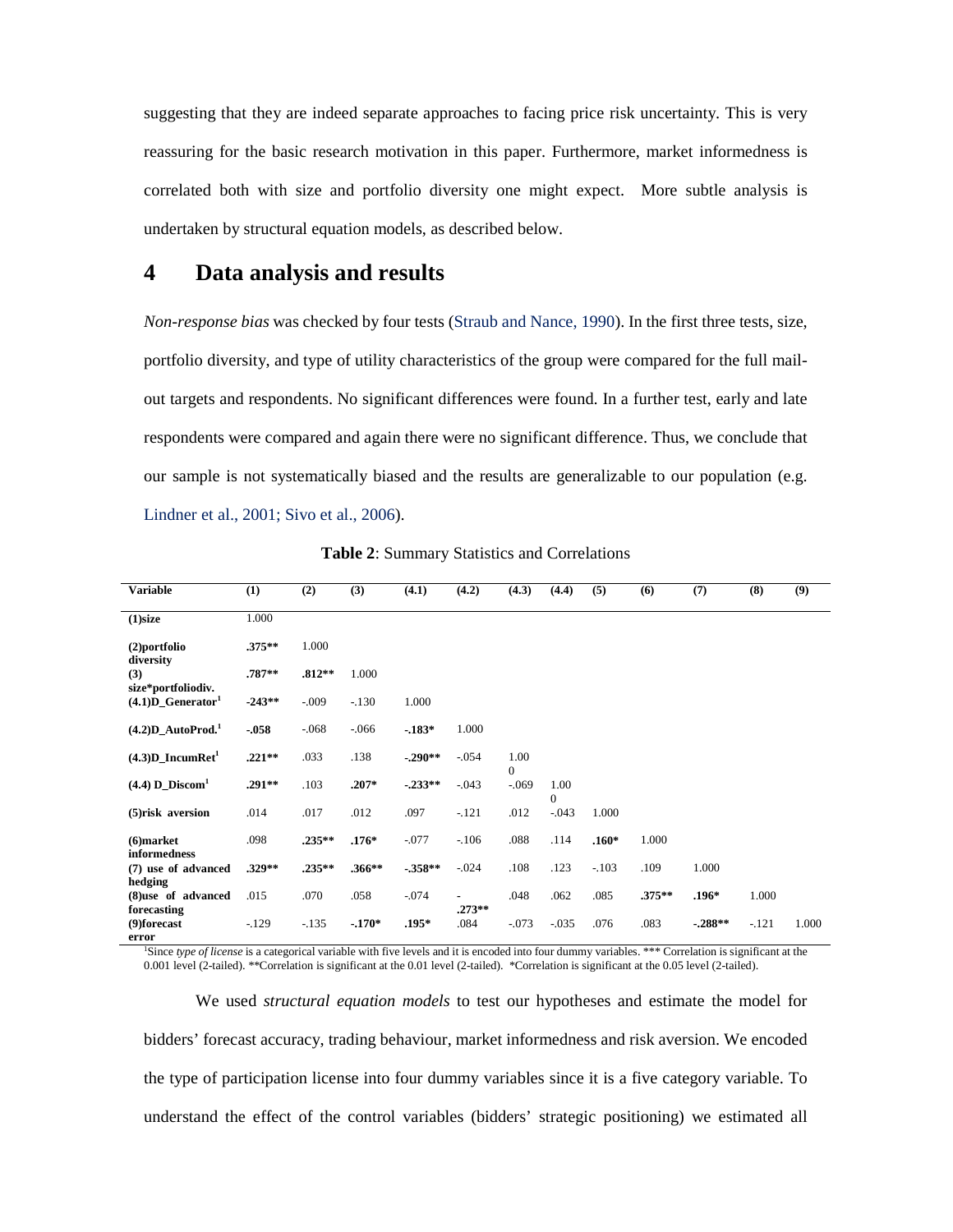models in two phases. In the first phase, only control variables were entered into the model. In the second phase, all variables were entered into structural model. For models 4 and 5 since we used only control variables as independent variables, we constructed one model for each dependent variable (risk aversion and market informedness). For the other models, the first model is the one with only the control variables taken as independent variables; and the second model is constructed with the independent variables taken according the relevant hypothesis. Through this approach we can discriminate the effect of control variables from attitudinal and behavioural ones. The results of the SEMs are summarized in Table 3 and the results of testing each working hypothesis are summarized in Table 4.

|                                |                        |                                        | <b>Table 3: Results of SEM of Research Hypotheses</b> |                                                         |              |                                                     |                                             |                                     |
|--------------------------------|------------------------|----------------------------------------|-------------------------------------------------------|---------------------------------------------------------|--------------|-----------------------------------------------------|---------------------------------------------|-------------------------------------|
|                                |                        | Dep.vrb $(9)$<br><b>Forecast error</b> |                                                       | Dep.vrb. $(8)$<br><b>Use of advanced</b><br>forecasting |              | Dep.vrb. $(7)$<br><b>Use of advanced</b><br>hedging | Dep.vrb.<br>(6)<br><b>Market</b><br>Inform. | Dep.vrb.<br>(5)<br>Risk<br>aversion |
| <b>Variables</b>               | Model<br>1.1           | Model<br>1.2                           | Model<br>2.1                                          | Model<br>2.2                                            | Model<br>3.1 | Model<br>3.2                                        | Model<br>4.1                                | Model<br>5.1                        |
| $(1)$ size                     | 0.132                  | 0.046                                  | $-0.195$                                              | $-0.243$                                                | $-0.178$     | $-0.174$                                            | 0.097                                       | 0.109                               |
| (2)div.                        | 0.057                  | $-0.088$                               | $-0.032$                                              | $-0.204$                                                | $-0.248$     | $-0.264$                                            | $0.429*$                                    | 0.073                               |
| $(3)$ size*div.                | $-0.099$               | $-0.027$                               | 0.061                                                 | 0.099                                                   | $0.228*$     | $0.229*$                                            | $-0.088$                                    | $-0.038$                            |
| $(4.1)D$ Gen                   | $0.443*$               | 0.297                                  | $-0.272$                                              | $-0.217$                                                | -0.696***    | $-0.674***$                                         | $-0.119$                                    | 0.168                               |
| $(4.2)$ D Auto                 | 0.667                  | 0.517                                  | $-1.663***$                                           | $-1.467***$                                             | $-0.411$     | $-0.437$                                            | $-0.530$                                    | $-0.579$                            |
| $(4.3)$ D IncR                 | 0.043                  | $-0.039$                               | 0.038                                                 | $-0.060$                                                | $-0.164$     | $-0.170$                                            | 0.276                                       | 0.073                               |
| $(4.4)$ D Disc                 | 0.185                  | 0.113                                  | 0.157                                                 | 0.022                                                   | $-0.119$     | $-0.154$                                            | 0.390                                       | $-0.174$                            |
| $(5)$ risk av.                 |                        | 0.035                                  |                                                       | 0.009                                                   |              | $-0.089$                                            |                                             |                                     |
| $(6)$ inform.                  |                        | $0.193*$                               |                                                       | $0.367***$                                              |              | 0.049                                               |                                             | ۰                                   |
| $(7)$ adv.hedg                 |                        | $-0.198*$                              |                                                       |                                                         |              |                                                     |                                             |                                     |
| (8)adv.fore                    |                        | $-0.114$                               |                                                       |                                                         |              |                                                     |                                             |                                     |
| $(9)$ prederr                  |                        |                                        |                                                       |                                                         |              |                                                     |                                             |                                     |
| Adj. $\overline{\mathbf{R}^2}$ | SEM-1 Adj. $R^2$ 0.145 |                                        | SEM-2 Adi. $R^2$ 0.111                                |                                                         |              |                                                     |                                             |                                     |

<sup>1</sup>Since *type of license* is a categorical variable with five levels, it is encoded into four dummy variables. \*\*\* Correlation is significant at the 0.001 level (2-tailed). \*\*Correlation is significant at the 0.01 level (2-tailed). \*Correlation is significant at the 0.05 level (2-tailed).

Our results (Table 3) reveal significant findings in the context of information systems, behavioural finance and energy policy. In particular, it has identified surprising but plausible relationships between trading bidders' attitudes, behaviour, and price expectations.

**H1& H2:** Firstly, we hypothesized that bidders' price forecast error is negatively related to their advanced use of forecasting techniques and hedging. Quite surprisingly, our results (Model 1.2) indicate that power bidders' advanced use of forecasting techniques is not related to their spot price forecast accuracy. Therefore, H1 is not supported. Our categorical measure for advanced use of forecasting is defined as the sum of three dummy variables which is encoded for internal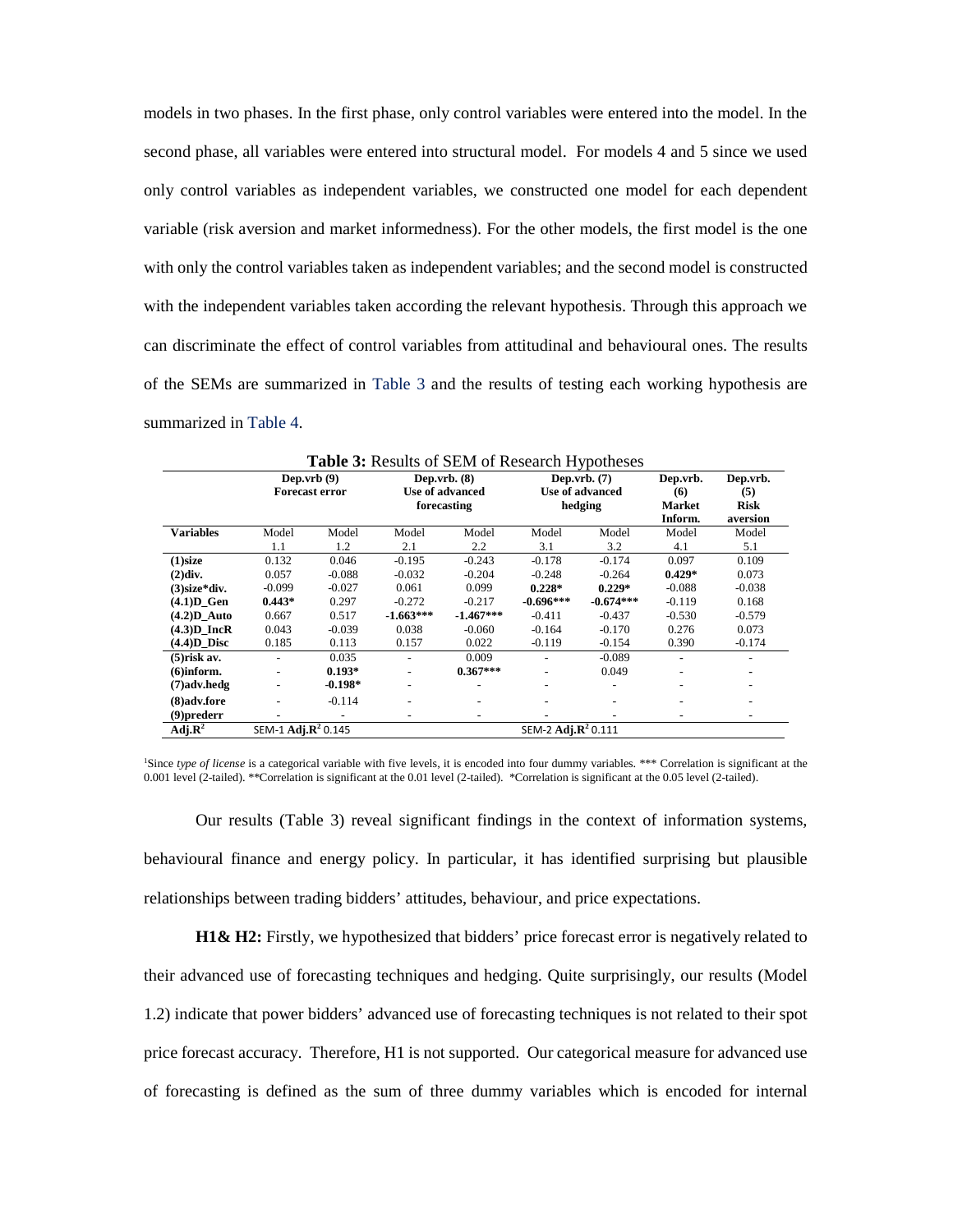modelling, consultancy and OTC/Forward curve usage. Based upon this result, we made further analysis for each of the dummy variables and find a significant relation only between the OTC/Forward curve usage and forecast accuracy which supports our second hypothesis related to informational efficiency of forward trading. This finding is in line with the studies comparing the results of prediction market results which have demonstrated that prediction (electronic) markets can provide better forecasts than even the most popular forecasting companies (e.g. Forsythe et al. 1991; Chen, Fine, and Huberman 2003; Pennock et al. 2002). This indicates the information power of prediction markets which is a similar market aggregator to forward markets. Thus, although individuals have biased expectations (cognitive biases) about the future prices, in aggregate most of the biases will be eliminated through averaging and thereby reflected on the forward curve. It follows, therefore, that if individuals use the forward curve then their expectations should be more accurate. Thus, we observe that the advanced use of hedging is indeed negatively related to price forecast error supporting H2 (Model 1.2, coefficient= -.198 at P<0.05). Hedging activity uses the forward curve as a reference and this provides a consistent interpretation.

**H3**: We hypothesize in H3A that a power bidder' market informedness level is positively related to his/her use of more advanced forecasting techniques. Our results indicate that, from Model 2.2, that market informedness has indeed a significant positive impact on advanced use of forecasting techniques (coefficient= .367 at P<0.001). But, H3B proposes that higher risk aversion is associated with more advanced use of forecasting techniques. We do not find significant support for this. Risk aversion itself, in Model 5, is not related with any of the control variables.

**H4:** For forward trading we found no significant relation with either market informedness or risk aversion. It is quite plausible that more informed power bidders do not engage in forward trading because they prefer to exercise their informational advantage by forecasting prices for the spot market. This is consistent with a positive significant coefficient for market informedness in model 2.2 (coefficient= .367 at P<0.001), which relates to the use of advanced forecasting. Thus,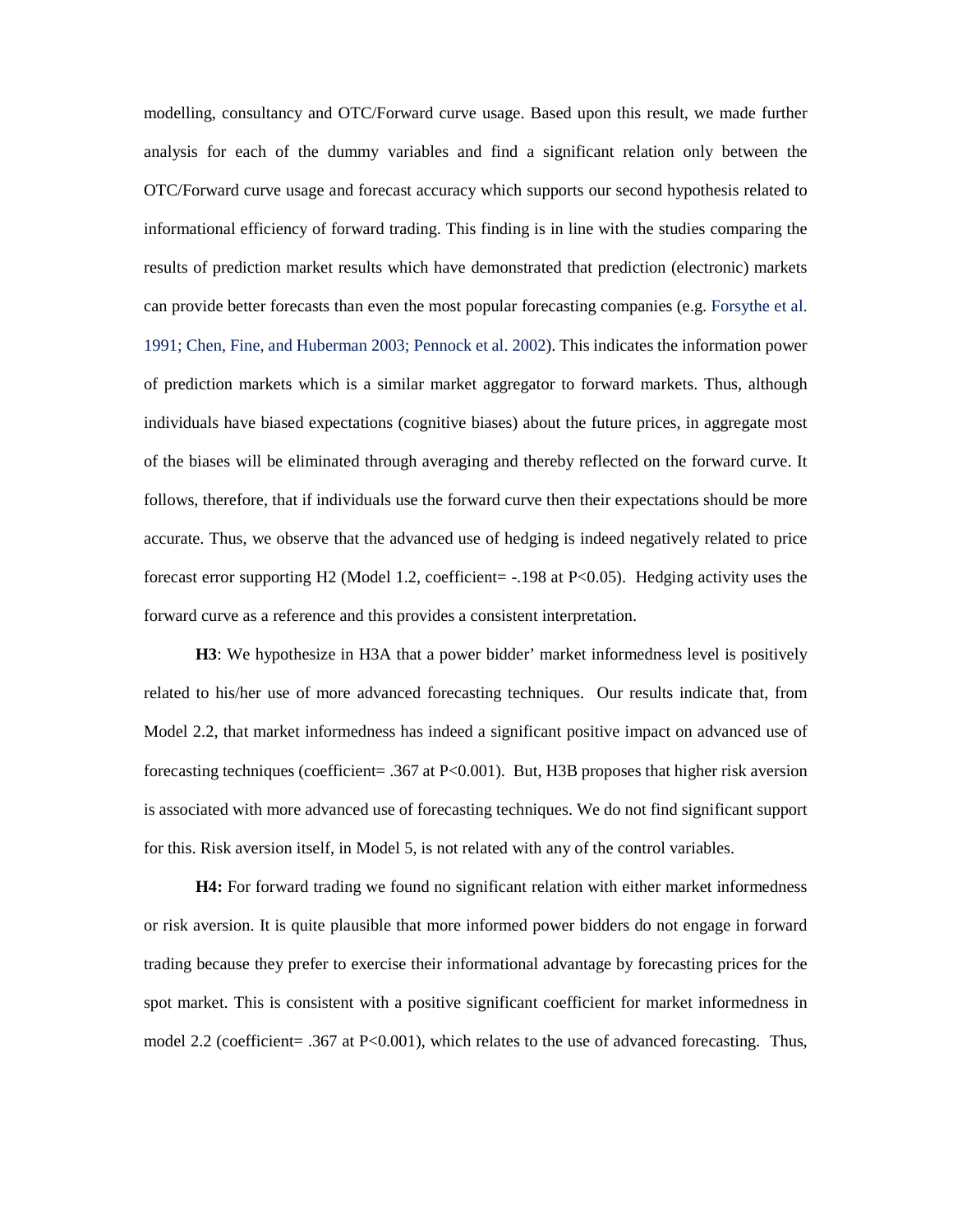market informedness can increase the use of advanced forecasting for spot price activity (but in the end does not apparently increase forecast accuracy).

Finally, we observe some participant specificities. Firstly, the dummy variable for autoproducer has a significant negative coefficient (Model 2.2, coefficient = -1.467, P<0.001) suggesting that they use less advanced forecasting techniques compared to retailer-bidders. This is quite intuitive since auto-producers are the power plants that generate electricity for their own holdings and do not trade on the spot very frequently.

We observe surprisingly that there is a significant and positive relationship between the control variable dummy for generator and spot price forecast error (Model 1.1, coefficient=.442, P<0.05). That is, generator-bidders have less accurate price forecasts compared to retailer-bidders. One possible special explanation for this could be that in our population there exist some generators with public ownership. These generators can be thermal, hydro or natural gas and they sell their electricity directly to TETAS (Electricity Trading and Contracting Corporation of Turkey) for a predetermined fixed price. Thus, they do not need to forecast the prices. Existence of these type of generators may have decreased the overall forecast accuracy of the generators in the sample. Furthermore, we also see in Model 3.2 that there is a significant and negative relation (coefficient= -.674, P<0.001) between being a generator-bidder and use of advanced hedging; and well – in other words they are less inclined to hedge. This seems to support an explanation that some of them are insulated against the market. It could also be suggested that by having these arrangements they are behaving like hedging companies, albeit through public ownership.

Our results, in Model 3.2, show that there is a significant and positive relation between the control variables size\*diversity and use of advanced hedging (coefficient= .229, P<0.05). One possible interpretation is that these are large companies with predefined corporate risk limits and therefore their risk management and compliance requirements may necessitate extensive hedging, or it may be that these generators are better able to engage in specially tailored forward contracts to meet market needs through OTC trading.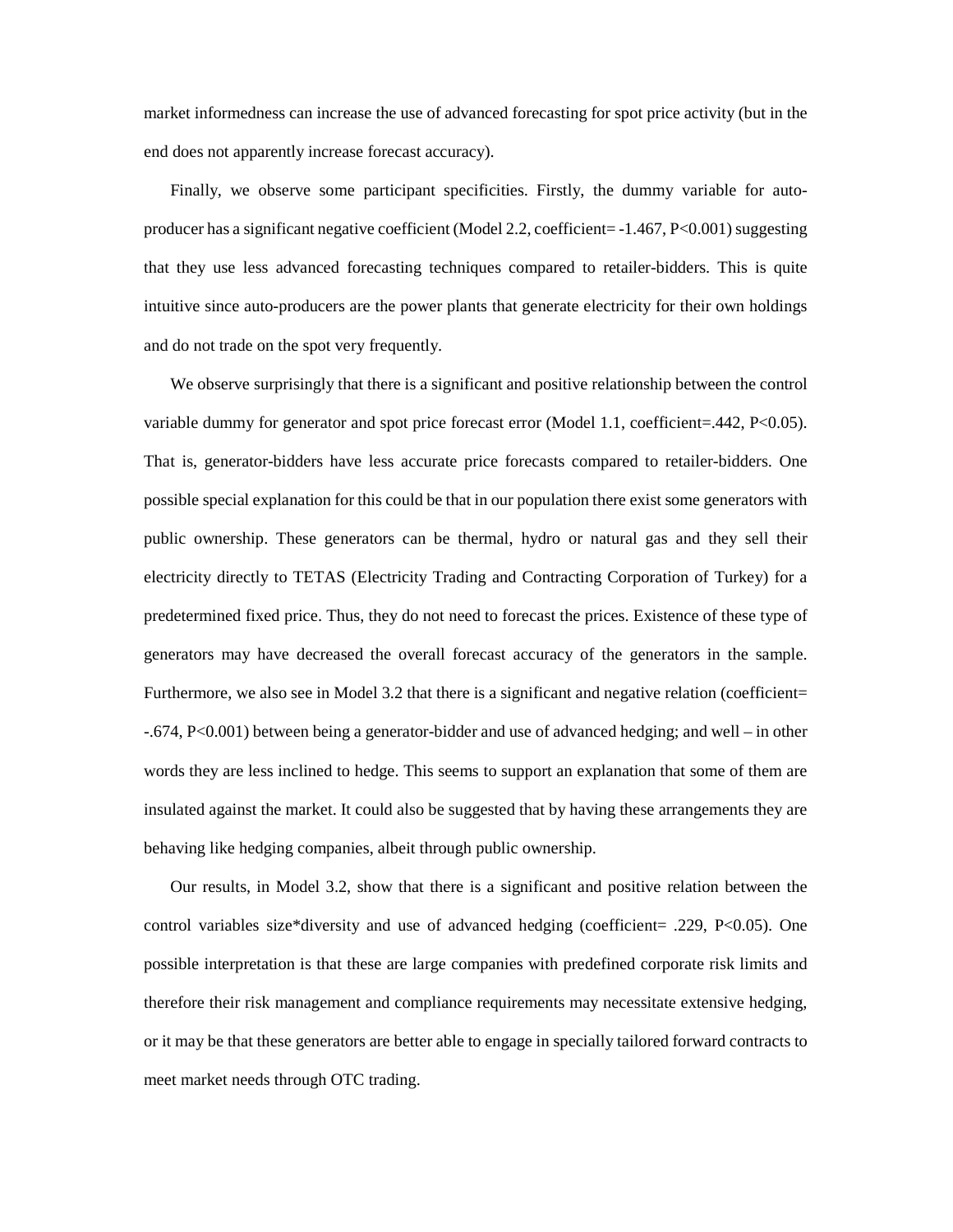| <b>Table 4: Summary of Results</b> |  |
|------------------------------------|--|
|------------------------------------|--|

| <b>Hypothesis</b> | <b>Hypothesis Description</b>                                   | <b>Expected Sign</b> | <b>Results</b> |
|-------------------|-----------------------------------------------------------------|----------------------|----------------|
| H1                | Advanced use of forecasting $\rightarrow$ forecast accuracy     | .+)                  | Not Supported  |
| H2                | Advanced use of forward trading $\rightarrow$ forecast accuracy | $^{(+)}$             | Supported      |
| H3A               | Market informedness $\rightarrow$ Advanced use of forecasting   | $(+)$                | Supported      |
| H3B               | Risk aversion $\rightarrow$ Advanced use of forecasting         | $(+)$                | Not Supported  |
| H4A               | Market informedness $\rightarrow$ Advanced use of hedging       | $(+)$                | Not Supported  |
| H4B               | Risk aversion $\rightarrow$ Advanced use of hedging             | $\ldots$             | Supported      |

## **5 Summary and Conclusion**

#### **5.1. Summary**

In considering the use of market information to confront future price risks, either by acting upon more accurate forecasts or by hedging through forward contract, we have sought to identify the effects of informedness and risk aversion.

The key findings are as follows:

*Informational role of forward trading is the most important factor that decreases bidders' expectation biases.* 

We characterized power bidders' price expectation by their price forecast accuracy and trading behaviour by the advanced use of forecasting and forward trading. As summarized in Table 2, forecast error is most significantly and negatively related to the advanced use of forward trading, and surprisingly the advanced use of forecasting techniques has no significant relationship with the accuracy. These findings indicate the importance of the informational role of forward trading on decreasing bidders' expectation biases in online auctions.

*More information does not always lead to more rational (less biased) expectations.*

 Bidders' informedness is positively and significantly related to their use of more advanced forecasting techniques; however, surprisingly, informedness is not significantly related to forecast accuracy. This suggests that in situations where forward trading is possible and effective, more information does not always lead to better electricity price forecasts. This appears to have some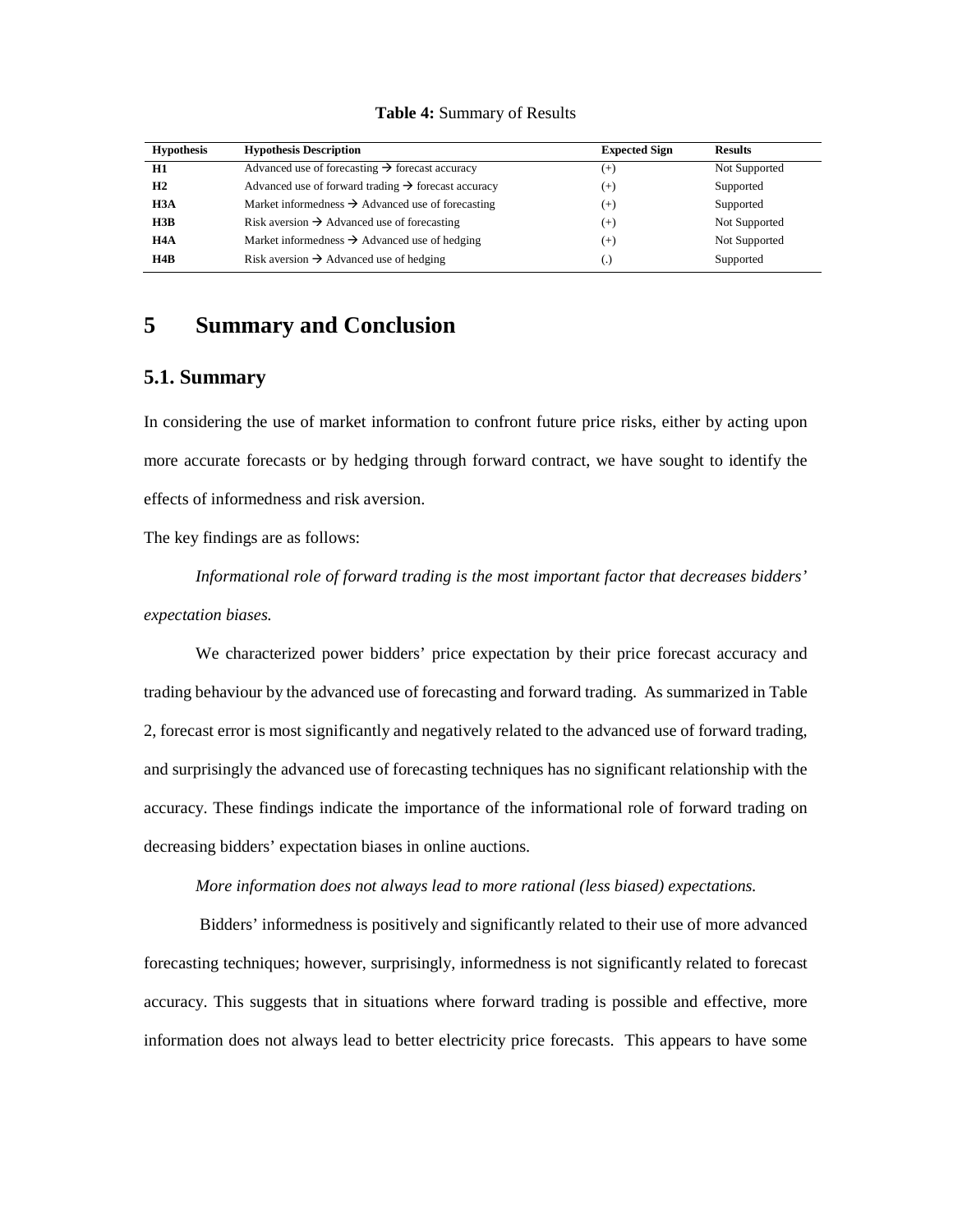implications for the value of increased transparency initiatives and is consistent with the doubts expressed by von der Fehr (2013).

*Risk aversion does not play a major role in trading decisions of power bidders* 

The effect of power bidders' risk aversion levels on their forecasting or forward trading behaviour is not significant, and this is in line with the previous empirical studies. This suggests that risk aversion does not play a major role in trading decisions of power bidders. On the other hand, our study suggests that bidders are risk averse, supporting the findings of Kalayci and Basdas (2010) and Olsen (1997) on prospect theory.

In addition, our control variables, including bidder type and strategic positioning in the market, had significant impacts, particularly on forecast accuracy and forward trading. This suggests that in monitoring and promoting efficient and competitive market outcome, regulators may need to look at more subtle measure of auction design than simple concentration metrics.

#### **5.2. Implications and Future Research**

This paper makes several contributions to the research on online auction design through investigating how behavioural perspectives inform the design of IT artifacts that are embedded in economic systems. With regard to the conventional research theme that mainly seeks to explain trading behaviour via risk-aversion and prospect theory, we extend these studies by adding the bidder informedness variable. Thus, this paper is one of the first to take an information-based view to study trading behaviour of bidders and highlights the role of informedness. With regard to the behavioural literature on examining price expectation formation and rational expectations hypothesis in experimental and real markets, we empirically test the impacts of a bidder's trading behaviour on their price expectations. Our studies provide evidence suggesting the informational efficiency of forward trading on decreasing the biases in price expectations. Bidders using advanced hedging, and trading frequently on the forward markets, can develop more rational and accurate forecasts.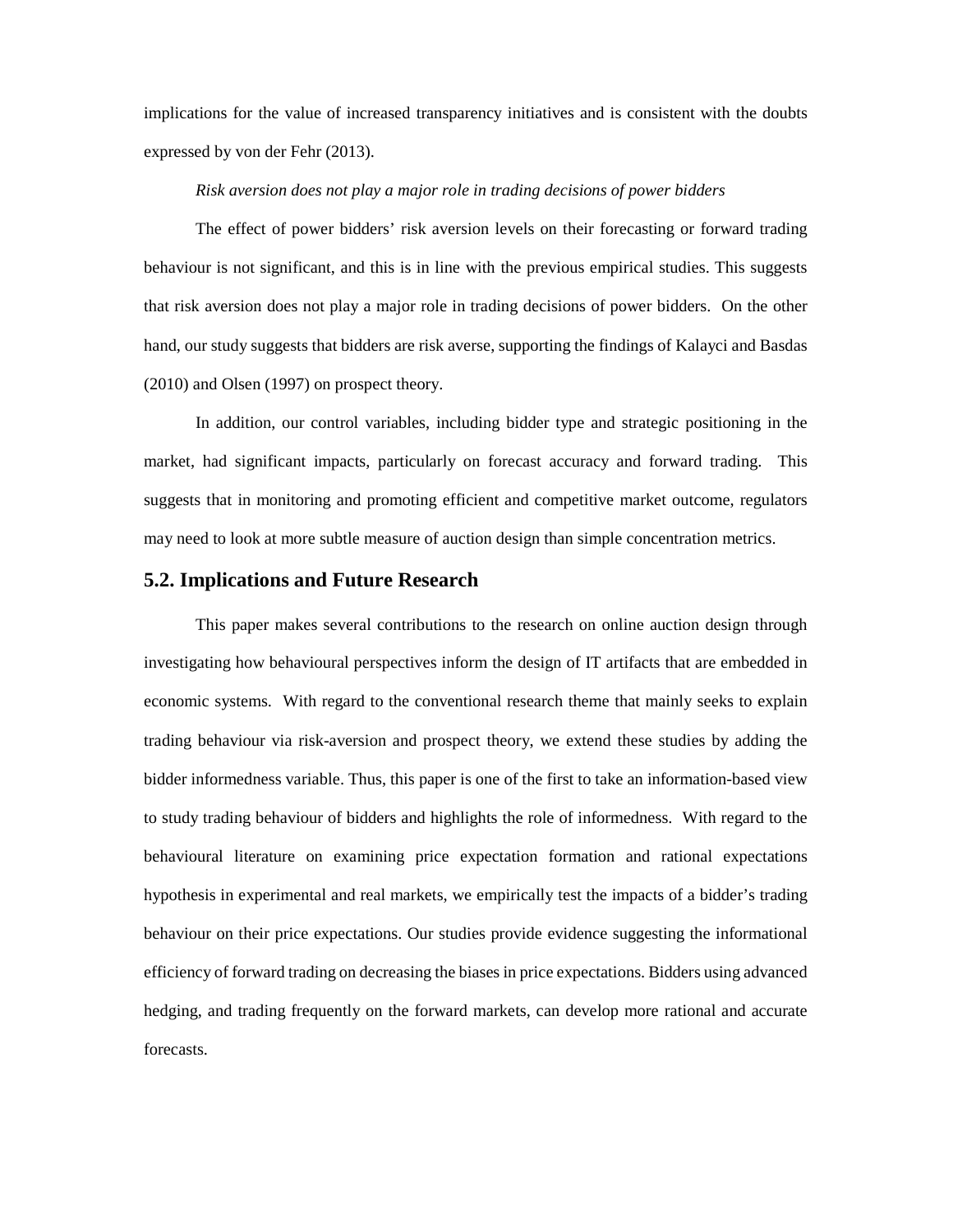Considering energy policy and auction design research, the incorporation of behavioural elements into the analysis of auction design, beyond the usual market structure considerations, is an important theoretical contribution and reveals a more accurate description of the relationship between auction design and bidders' expectations. Market makers employ various interventions to respond to the market imperfections that occur when bidders are mis-/under informed or unsophisticated. An increasing number of *market transparency platforms* are recent examples of these attempts (e.g. REMIT in EU electricity trading). "Regulating for rationality", i.e. intervening to cure or overcome cognitive error, has novel challenges for regulators (Schwartz, 2015), but difficulties exist because cognitive-based regulatory interventions are often poorly grounded. A particular concern is that bidders suffer from numerous cognitive biases, but not every bidder suffers from the same ones. Current market theory cannot prescribe how these biases interact within a bidder and how markets aggregate differing biased bidders' expectations. Nevertheless, by providing a better understanding of bidders' expectation biases, research will help policy makers design more effective policy instruments to promote the design of efficient forward markets in particular. For *energy regulatory bodies*, in particular, developing an understanding of power bidders' expectations and trading behaviour may assist them to initiate interventions which improve the allocation of resources to better disseminate high quality market information. This study reveals that whilst informedness level does not have a direct significant impact on price forecast accuracy and therefore making more data public via the market transparency platforms may not increase bidders' understanding of price formation; rather, it is more crucial to improve the functioning and depth of the forward markets.

Finally, as with all empirical research, there are questions of generalizability and replication. Whilst the details and control variables have been specific to an electricity market, the conceptual model can in principle be applied to other smart markets. The key elements of forecast accuracy, forward contracting, market informedness, and risk aversion are quite general. Our methods by themselves are generic and they could be applied to other auction trading markets, such as flower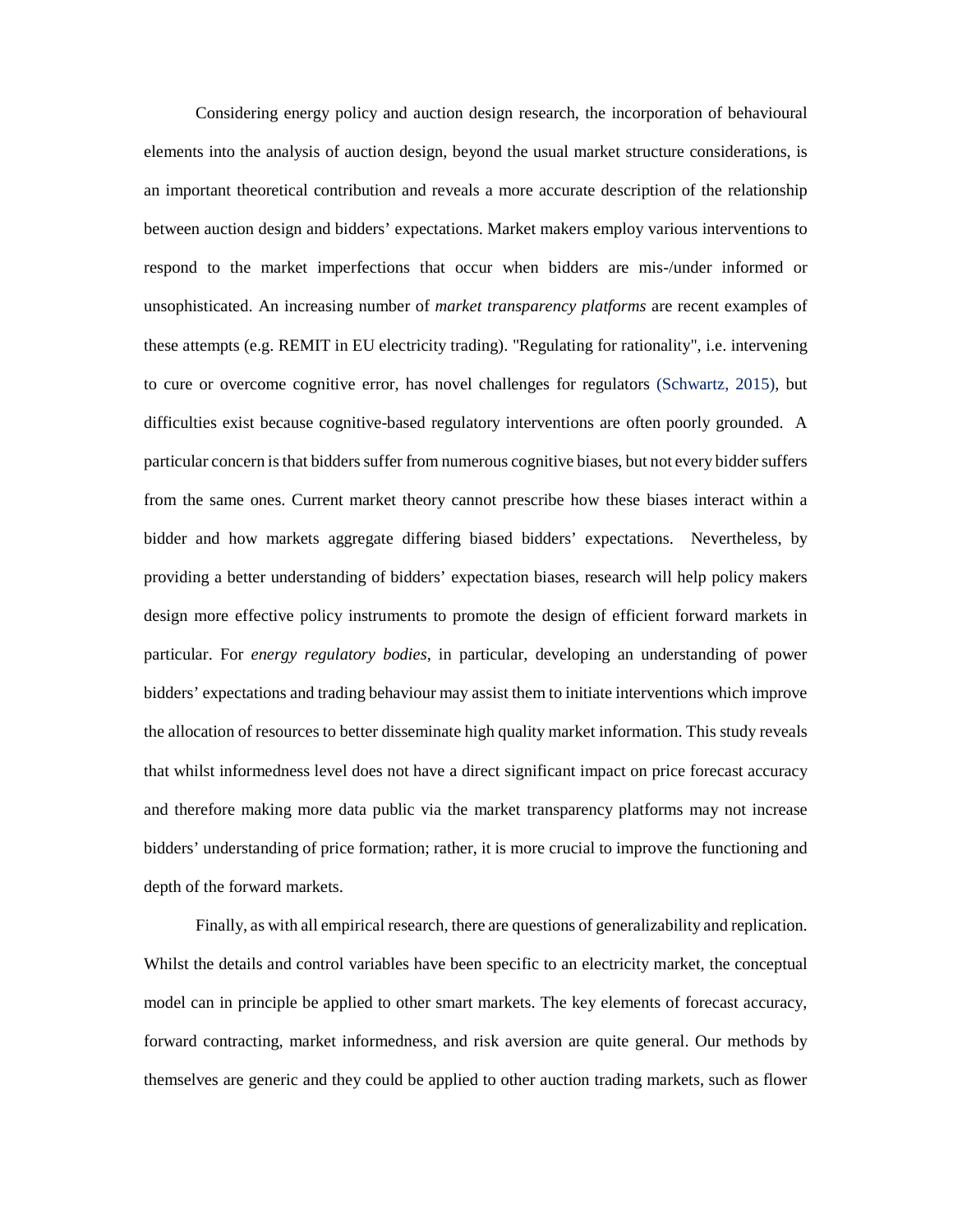markets as well. Since prices at the Dutch flower auctions, similar to electricity auctions, are extremely volatile; good price forecasts can improve decision making on space allocation; what species to plant; the timing of harvesting (Steen and Gjolberg, 1999). Reductions in information available due to an IT-enabled process discontinuity creates new information seeking or trustgeneration costs. Market designers can respond to these requirements by allowing more information gathering by different stakeholders (buyers and sellers) (Kambil and Van Heck, 1998). To respond to the needs of larger buyers, a Mediation Office was established with the role of an auction employee who acts as an agent for the growers and negotiates between growers and buyers. The mediation office is useful for the sale of large lots to large buyers like supermarkets for the occasion's market. From a regulatory point of view, this bilateral trading arrangement is not considered a trading facility because it is not multilateral (although it is highly automated). Dealers have direct communication lines (phone, email, web) between themselves and other dealers. A quick series of such calls can give an investor a view of the market that is not entirely different from a view obtained by observing a multilateral negotiating process. Based on our findings and Kambil and Van Heck, 1998; Gebhart, 2014; and Steen, 2014 we propose the formation of an electronically brokered OTC market through the use of an electronic brokering platform that create a multilateral trading environment and will bring efficiency for price discovery and improve forecasting.

## **Acknowledgements**

The corresponding author greatly acknowledges financial support from the Ministry of Science, Industry of Technology-The Scientific and Technological Research Council of Turkey (TUBİTAK) under the project 114K601 and a Jean Monnet Scholarship (2015-2016) in the area of energy funded by the Ministry for EU Affairs.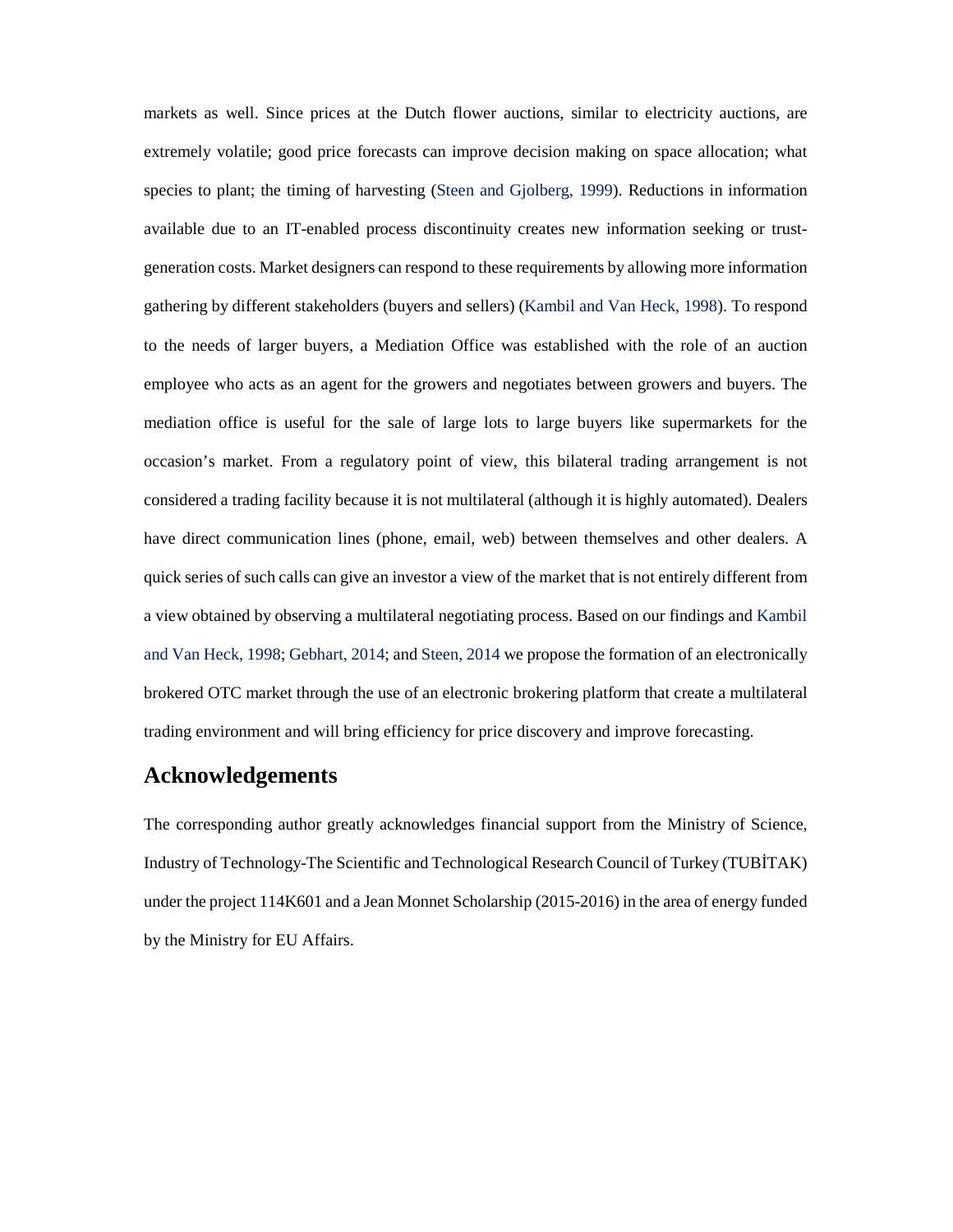# **Appendix A. General Information about EDA auctions**

#### **Table A1.**

A sample (single) hourly order with few steps from a Dam Hydro bidder (Bidder Z). Note: QZ is the installed capacity of Bidder Z and P is the market clearing price on day xx/xx/2012 at hour 17:00.

| Date       | Hour | Type   | Ask                     | <b>Bid</b>  | Price       |
|------------|------|--------|-------------------------|-------------|-------------|
| xx/xx/2012 | 17   | Hourly | 0                       | $(0.03)$ Qz | 0           |
| xx/xx/2012 | 17   | Hourly | 0                       | $(0.03)$ Qz | P-65.37     |
| xx/xx/2012 | 17   | Hourly | $(0.08)$ Q <sub>z</sub> | 0           | P-65.36     |
| xx/xx/2012 | 17   | Hourly | (0.08) Q <sub>7</sub>   | $\Omega$    | $P + 40.16$ |
| xx/xx/2012 | 17   | Hourly | $(0.60)$ Q <sub>z</sub> | $\Omega$    | $P + 40.17$ |
| xx/xx/2012 | 17   | Hourly | $(0.60)$ Q <sub>z</sub> | $\Omega$    | 2000        |

| <b>PMLM</b><br><b>Bisyana Mall Ustabluma</b> |  | Ł<br>. . |
|----------------------------------------------|--|----------|
|                                              |  |          |

Katılımcı - Saatlik Teklifler

**COST** 

|           | 2011-10-07<br>ADO. | Türkiye 1 | TRY            | ٠                       | Kaydet | Kaydet ve Çık |
|-----------|--------------------|-----------|----------------|-------------------------|--------|---------------|
|           |                    | IT.       | 区库             | 反耳                      | 反耳     |               |
|           | Fiyat (TRY/MWH)    | 0.00      | 50,00          | 100.00                  | 150.00 | 2,000,00      |
|           | Saatler            | Ftaban    | $\overline{2}$ | $\overline{\mathbf{3}}$ | 4      | Ftavan        |
| O         | 00:00.01:00        | 50        | 40             | 40                      | 30     | 30            |
| $\sigma$  | 01:00-02:00        | $\circ$   | $\circ$        | $-100$                  | $-100$ | $-100$        |
| $\circ$   | 02:00-03:00        | $\Omega$  | $\circ$        | $-100$                  | $-100$ | $-100$        |
| o         | 03:00-04:00        |           |                |                         |        |               |
| $\circ$   | 04:00-05:00        |           |                |                         |        |               |
| O         | 05:00-06:00        |           |                |                         |        |               |
| C3        | 06:00-07:00        |           |                |                         |        |               |
| o         | 07:00-08:00        |           |                |                         |        |               |
| O         | 08:00-09:00        |           |                |                         |        |               |
| O         | 09:00-10:00        |           |                |                         |        |               |
| o         | 10:00-11:00        |           |                |                         |        |               |
| o         | 11:00-12:00        |           |                |                         |        |               |
| <b>Z3</b> | 12:00-13:00        |           |                |                         |        |               |
| $\circ$   | 13:00-14:00        |           |                |                         |        |               |
| $\circ$   | 14:00-15:00        |           |                |                         |        |               |
| o         | 15:00-16:00        |           |                |                         |        |               |
| <b>CS</b> | 16:00-17:00        |           |                |                         |        |               |
| <b>CS</b> | 17:00-18:00        |           |                |                         |        |               |

**Fig. A1.** EDA Order Book screen for entering Price&Quantity orders

#### **Table A2.**

Clearing the market by the EDA auctioneer on a sample day and hour

| Price           | 44.99 | 45.00    | 49.99 | 50.00  | 54.99  | 55.00  | 55.01  | 2000.00 |
|-----------------|-------|----------|-------|--------|--------|--------|--------|---------|
| <b>Bidder A</b> | 40    | 40       | 40    | 40     | 40     | 40     | 20     | 20      |
| <b>Bidder B</b> | 20    | 20       | 20    | 20     | 20     | 20     | 20     | 20      |
| <b>Bidder C</b> | $-40$ | $-60$    | $-60$ | $-60$  | $-60$  | $-120$ | $-120$ | $-120$  |
| <b>Bidder D</b> | 20    | $\bf{0}$ | 0     | $-100$ | $-100$ | $-100$ | $-100$ | $-100$  |
| <b>Bid</b>      | 80    | 60       | 60    | 60     | 60     | 60     | 40     | 40      |
| Ask             | $-40$ | $-60$    | $-60$ | $-160$ | $-220$ | $-160$ | $-220$ | $-220$  |
|                 |       |          |       |        |        |        |        |         |

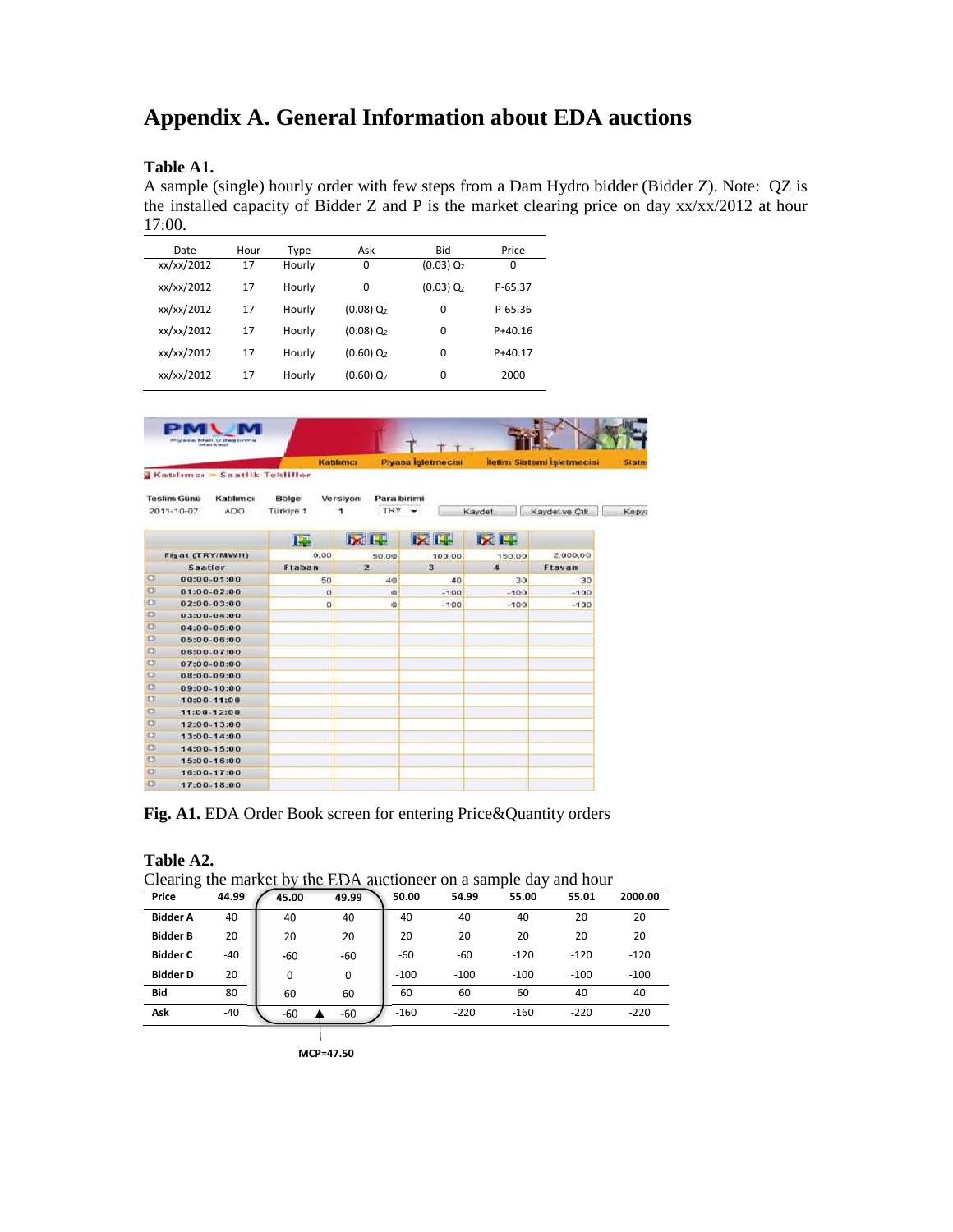# **Appendix B. Measurement of Variables**

## **Table B1.**

Measurement items and coding for variables

|                         | <b>Variables</b>                | Coding                                                                                                                                                                                                                                                                                                                                                                                                                                                                                                                                                                                                                                                                                                                                                                                             |                                                                                                                                                                                                  |  |
|-------------------------|---------------------------------|----------------------------------------------------------------------------------------------------------------------------------------------------------------------------------------------------------------------------------------------------------------------------------------------------------------------------------------------------------------------------------------------------------------------------------------------------------------------------------------------------------------------------------------------------------------------------------------------------------------------------------------------------------------------------------------------------------------------------------------------------------------------------------------------------|--------------------------------------------------------------------------------------------------------------------------------------------------------------------------------------------------|--|
| Bidders'<br>performance | Bidders' predictive<br>accuracy | <b>Measurement Items</b><br>What is your yearly average electricity price<br>forecast for the next year? (2016)                                                                                                                                                                                                                                                                                                                                                                                                                                                                                                                                                                                                                                                                                    | Coded as the difference between the<br>predicted price and the actual yearly<br>$(2016)$ avr price.<br>Variable type: numeric                                                                    |  |
| Bidders'<br>behaviour   | Hedging behaviour               | What percentage of electricity usage do you<br>hedge by OTC/Forward markets?                                                                                                                                                                                                                                                                                                                                                                                                                                                                                                                                                                                                                                                                                                                       | Coded as extent of hedging<br>Variable type: numeric                                                                                                                                             |  |
|                         | Forecasting<br>behaviour        | Please rate each of the methods listed below in<br>terms of their usefulness in forecasting electricity<br>prices:<br>-Independent forecasts (From consultancy firms)<br>-Forecasts from internal modelling<br>-OTC and derivative price curves                                                                                                                                                                                                                                                                                                                                                                                                                                                                                                                                                    | Each item is on a 4-point likert scale,<br>1=very useful, 4=not useful at all<br>Coded as sum of the dummy variables<br>corresponding to each item<br>Variable type: categorical                 |  |
| Bidders'<br>attitude    | Risk aversion                   | Please rate each of the risk attitudes listed below<br>in terms of their importance on a scale of 1-7<br><b>Risk Attitudes:</b><br>-The chance of incurring a large loss relative to<br>what is expected.<br>-The chance that the portfolio will earn less than<br>the minimum needed to meet the performance<br>target<br>-The overall variability in the portfolio return<br>over time.<br>-The chance that the portfolio will earn less than<br>what is expected.<br>-The chance that the portfolio will earn less than<br>it has historically.<br>-The chance of having the same portfolio value                                                                                                                                                                                               | Each item is on a 7-point likert scale,<br>$1 = not important at all, 7 = very$<br>important<br>Measured as the average of six items<br>Variable type: categorical                               |  |
|                         | Market<br>informedness          | To develop a reasonable view of market price for<br>electricity contracts, please indicate your usage of<br>the below variables and rate them in terms of their<br>importance to your company.<br>Variables:<br>-MCP<br>-SMP<br>-Hourly Load<br>-Hourly BA(Bilateral Agreement) Amounts<br>-System Purchase Amount<br>-System Sale Amount<br>-Exact Daily Production Plan<br>-Temperature Forecasts<br>-Wind Power Forecasts<br>-Solar Power Forecasts<br>-Hydro Reservoir Quatos<br>-River flow rates<br>-Cost of delay (COD)<br>-Out of order/ In maintenance plant info.<br>-Hourly Merit Order Curve<br>-BA Prices learned from the market<br>-BA prices of large producers<br>-OTC forward price curve<br>-Hourly electricity prices in Balkans<br>-Exchange rate<br>-Other (Please indicate) | Each item is on a 5-point likert scale,<br>$1 = not important at all, 5 = very$<br>important $6=$ cannot access/get this<br>data<br>Coded as sum of the used variables<br>Variable type: numeric |  |

| <b>Strategic</b> | Size                | How much electricity do you trade daily?            | Coded as 1: small 2: medium 3: large    |
|------------------|---------------------|-----------------------------------------------------|-----------------------------------------|
| positioning      | Portfolio diversity | What kind of plants are in your portfolio? [Please] | Count the total number of plants in     |
|                  |                     | tick all relevant boxes]                            | their portfolio                         |
|                  |                     | -River type                                         | Coded as 1 (undiversified), up to three |
|                  |                     | -Canal type                                         | utilities are coded as 2 (semi-         |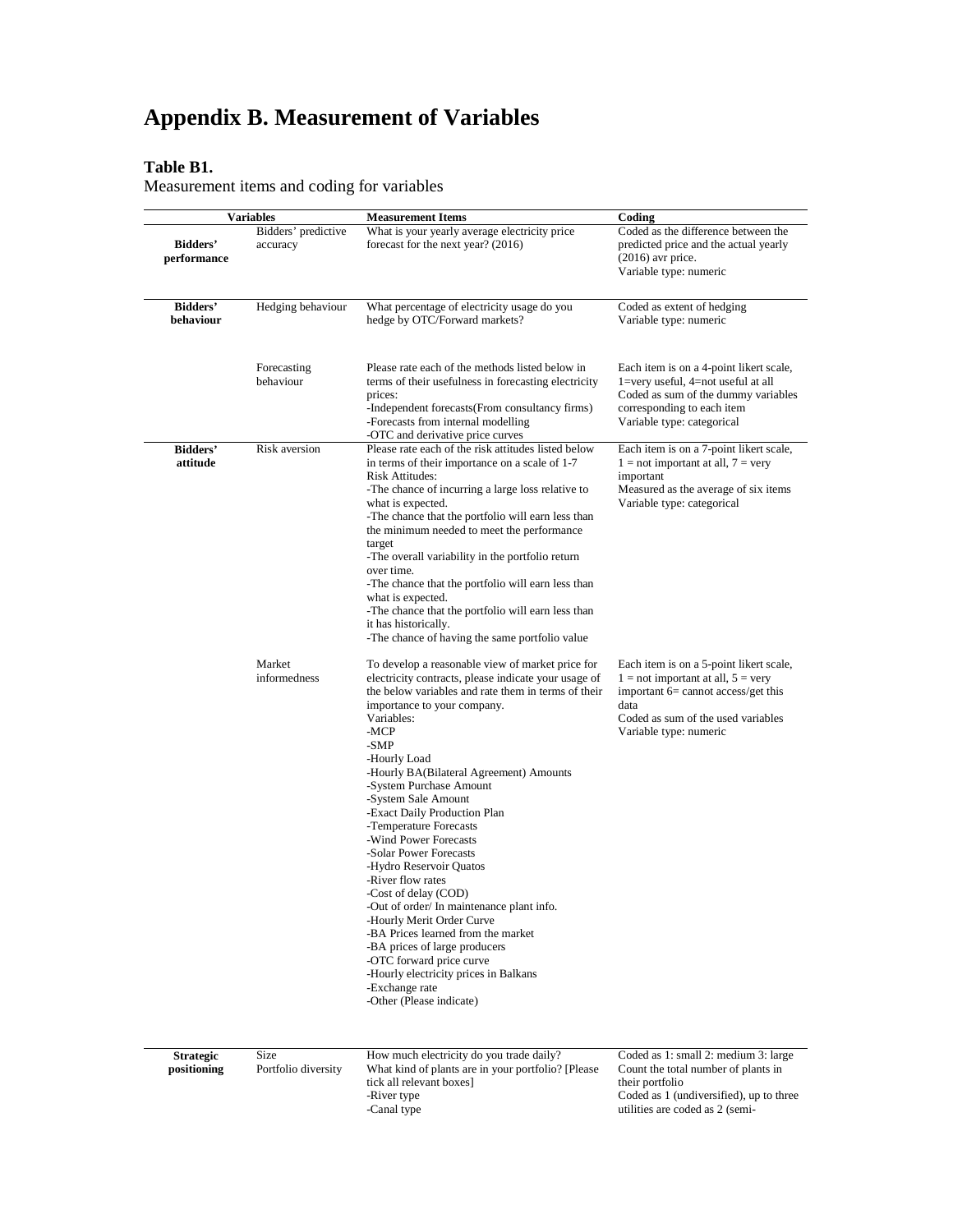|                 | -Reservoir                                        | diversified) and more than three  |
|-----------------|---------------------------------------------------|-----------------------------------|
|                 | -Dam                                              | utilities are coded as 3 (highly  |
|                 | -Wind                                             | diversified)                      |
|                 | -Natural Gas                                      |                                   |
|                 | -Biogas                                           |                                   |
|                 | -Fuel oil                                         |                                   |
|                 | -Lignite                                          |                                   |
|                 | -Imported coal                                    |                                   |
|                 | -Anthracite                                       |                                   |
|                 | -Geothermal                                       |                                   |
|                 | -Landfill gas                                     |                                   |
|                 | -Naphtha                                          |                                   |
|                 | -Other (Please indicate)                          |                                   |
| Type of licence | What is your type of participation license in the | Coded as (1) Generator (2) Auto   |
|                 | Turkish Electricity Market? [Please tick all      | producer (3) Incumbent retail     |
|                 | relevant boxes].                                  | (4) Distributor (5) Retailer      |
|                 | -Generator                                        | Encoded into four dummy variables |
|                 | -Auto producer                                    | with retailer variable being the  |
|                 | -Incumbent retail                                 | benchmark case                    |
|                 | -Distributor                                      |                                   |
|                 | -Retailer                                         |                                   |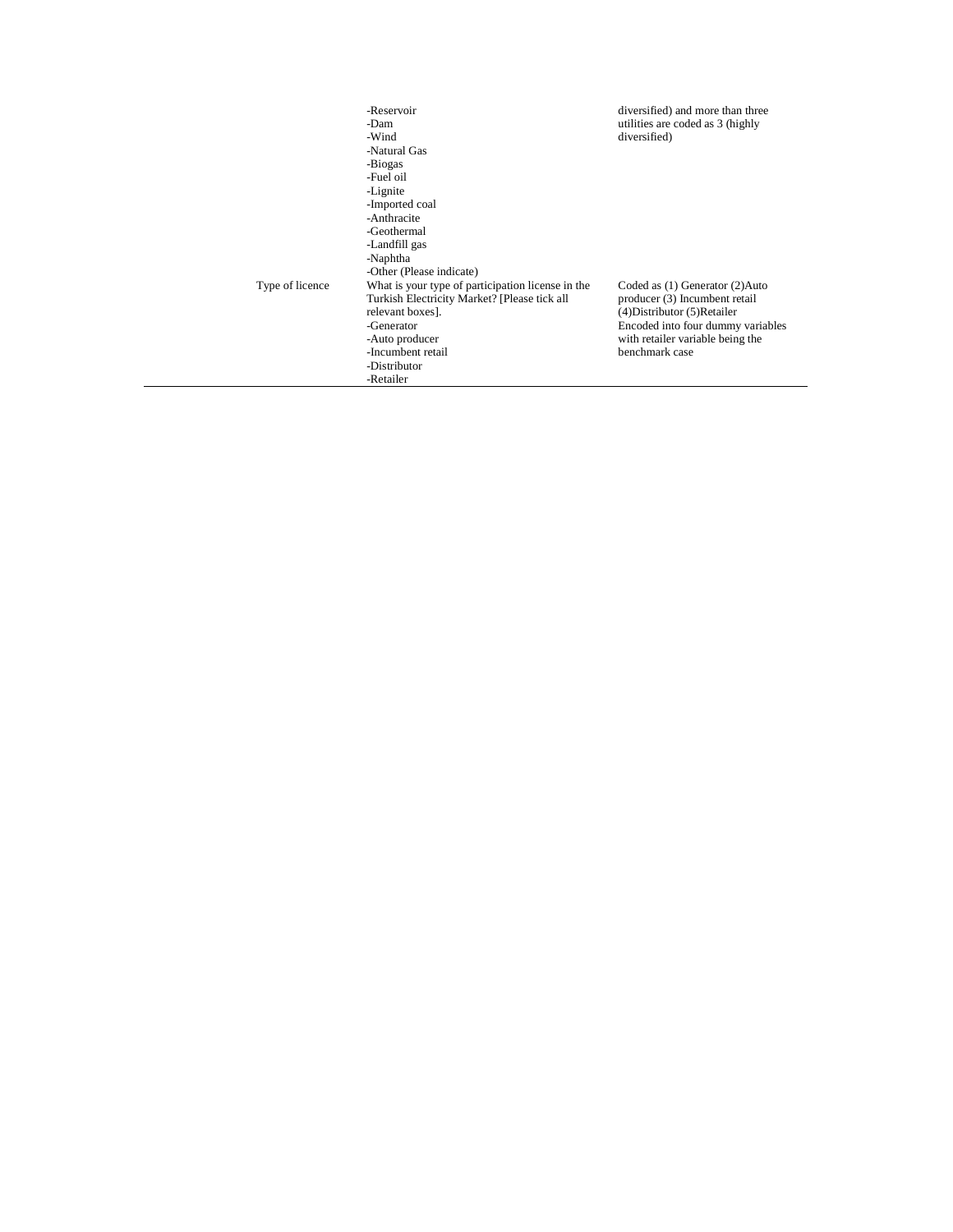# **References**

Abbas AE, Bakir NO, Klutke G-A, Sun Z (2013). Effects of risk aversion on the value of information in two-action decision problems. Decision Anal. 10(13):257–275

Adomavicius G. and Gupta A. (2005). Toward comprehensive real-time bidder support in iterative combinatorial auctions. Information Systems Research, 16:169–185.

Adomavicius G., Gupta A., and Zhdanov D. (2009). Designing intelligent software agents for auctions with limited information feedback. Information Systems Research, 20:507–526.

Adomavicius, G., Gupta, A. and Sanyal, P. (2013). Effect of information feedback on the outcomes and dynamics of multisourcing multiattribute procurement auctions. Journal of Management Information Systems, 28(4), pp.199-230.

Admati, A. R. (1991). The informational role of prices: A review essay. Journal of Monetary Economics, 28(2), 347-361.

Ajzen, I., and Fishbein, M. (1970). The Prediction of Behavior from Attitudinal and Normative Variables. *Journal of Experimental Social Psychology*, 6, 466-487.

Antoniou, A., & Holmes, P. (1995). Futures trading, information and spot price volatility: evidence for the FTSE-100 stock index futures contract using GARCH. *Journal of Banking & Finance*, 19(1), 117-129.

Arkes, H. R., and Blumer, C. (1985). The psychology of sunk cost. *Organizational behavior and human decision processes*, 35(1), 124-140.

Arora, A., Greenwald, A., Kannan, K. and Krishnan, R. (2007). Effects of information-revelation policies under market-structure uncertainty. *Management Science*, 53(8), pp.1234-1248.

Armstrong, J. S. (1988). Research needs in forecasting. *International Journal of Forecasting*, 4, 449-465.

Armstrong, J.S. (2009). Selecting forecasting methods. *Principles of Forecasting: A handbook for researchers and practitioners*. Norwell, M.A: Kluwer Academic Publishers.

Au, Y.A. and Kauffman, R.J. (2003) What do you know? Rational expectations in information technology adoption and investment. *Journal of Management Information Systems*, 20(2), pp.49-76.

Bapna R., Goes P., and Gupta A. (2001). Insights and analysis of online auctions. *Communications of the ACM*, 44(11):43–50, 2001.

Bichler M., Gupta A. and Ketter W. (2010). Designing smart markets (Research commentary). *Information Systems Research*, 21(4), 688-699.

Bickel JE (2008) The relationship between perfect and imperfect information in a two-action risk-sensitive problem. Decision Anal. 5(3):116– 128.

Borenstein S, Bushnell JB. (2000). Electricity restructuring: deregulation or reregulation? *Regulation*, 23(2):46-52.

Borenstein, S. (2002). The trouble with electricity markets: understanding California's restructuring disaster. *The Journal of Economic Perspectives*, 16(1), 191-211.

Van Bruggen, G. H., Spann, M., Lilien, G. L., and Skiera, B. (2010). Prediction markets as institutional forecasting support systems. Decision Support Systems, 49(4), 404-416.

Bunn, D. W. (2004). Modelling prices in competitive electricity markets.Wiley, Finance series

Bushnell JB, Mansur ET, Saravia C. (2008). Vertical Arrangements, Market Structure, and Competition: An Analysis of Restructured U.S. Electricity Markets. *American Economic Review*. 98:237-266.

Cachon G. P. and Fisher M. (2000). Supply chain inventory management and the value of shared information. *Management science*, 46(8):1032–1048, 2000.

Chen, K.-Y.; Fine, L. R.; and Huberman, B. A. (2003). Predicting the future. *Information System Frontier,* 5(1):47–61.

Chen, K., and Plott, C. (2002). Information aggregation mechanisms: Concept, design and implementation for a sales forecasting problem<br>(Social Science Working Paper No. 1131), California Institute of Technology. Retrieved (Social Science Working Paper No. 1131), California Institute of Technology. Retrieved from http://www.hss.caltech.edu/SSPapers/wp1131.pdf.

Choi, J.P., and Thum, M. (1998). Market structure and the timing of technology adoption with network externalities. European Economic Review, 42, 2, 225–244.

Clemons, E., and M. Thatcher. (1997a). Evaluating Alternative Information Regimes in the Private Health Insurance Industry: Managing the Social Cost of Private Information. *Journal of Management Information Systems* 14,no. 2, 9–31.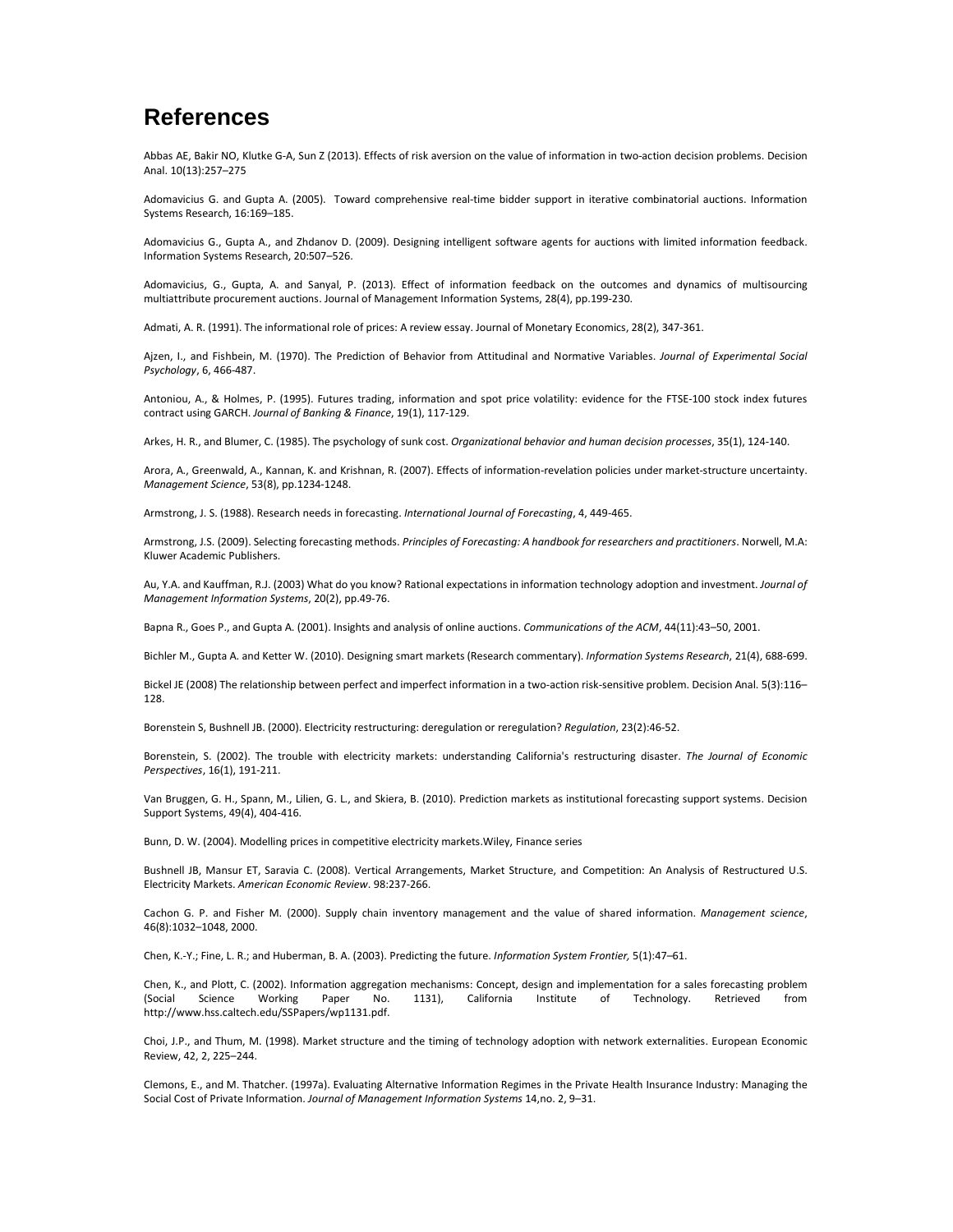Clemons, E., and M. Thatcher. (1997b). Evaluating Alternative Information Regimes in the Private Health Insurance Industry: Managing the Social Cost of Private Information. *Journal of Management Information Systems* 14,no. 2, 9–31.

Clemons, E.K., (2007) . An empirical investigation of third-party seller rating systems in e-commerce: The case of buySAFE*. Journal of Management Information Systems*, 24(2), pp.43-71.

Cronbach, L. J. (1971). Test validation. In R. L. Thorndike (Ed.). *Educational Measurement* (2nd Ed.). Washington, D. C.: American Council on Education

Dalrymple, D. J. (1975). Sales forecasting methods and accuracy. *Business Horizons*, 18(6), 69-73.

Dalrymple, D. J. (1987). Sales forecasting practices: Results from a United States survey. *International journal of Forecasting*, 3(3-4), 379-391.

Danthine, J.P. (1978). Information, futures prices, and stabilizing speculation. *Journal of Economic Theory,* 17, 79-98.

Dawson, G.S., Watson, R.T. and Boudreau, M.C. (2010). Information asymmetry in information systems consulting: toward a theory of relationship constraints. *Journal of Management Information Systems*, 27(3), pp.143-178.

Dragana, P. (1997). Energy Risk: Valuing and Managing Energy Derivatives.

Easley, R.F., Wood, C.A. and Barkataki, S. (2010). Bidding patterns, experience, and avoiding the winner's curse in online auctions. Journal of Management Information Systems, 27(3), pp.241-268.

Fama, E. (1970). Efficient capital markets: A review of theory and empirical work. *Journal of Finance*, 25, 383–417.

Forsythe, R., Palfrey, T. and Plott, C. (1984). Futures markets and examination. *Journal of Finance*, 39(4), 955-981.

Forsythe, R.; Nelson, F.; Neumann, G. R.; and Wright, J. (1991). Forecasting elections: A market alternative to polls. In Palfrey, T. R., ed., Contemporary Laboratory Experiments in Political Economy. Ann Arbor, MI, USA: University of Michigan Press. 69–111.

Freixas X. and Kihlstrom R., (1984). Risk Aversion and Information Demand. *Bayesian Models in Economic Theory*, (North-Holland), pp. 93- 104.

Friedman, D., Harrison, G. W., & Salmon, J. W. (1982). The Informational Role of Futures Markets and Learning Behaviour: Some Experimental Evidence. Department of Economics, University of Western Australia.

Froot, Kenneth A., David S. Scharfstein, and Jeremy C. Stein (1993). Risk management: Coordinating corporate investment and financing policies. *The Journal of Finance,* 5, 1629-1658.

Gallien, J., and Wein, L. M. (2005). A smart market for industrial procurement with capacity constraints. *Management Science*, 51(1), 76-91.

Gebhardt, A.C. (2014). The making of Dutch flower culture: Auctions, networks, and aesthetics (Doctoral dissertation, Universiteit van Amsterdam [Host]).

Gjerstad, S. (2005). Risk Aversion, Beliefs, and Prediction Market Equilibrium, University of Arizona-Economic Science Laboratory.

Goes P., Karuga G., and Tripathi A. (2012). Bidding behavior evolution in sequential auctions: Characterization and analysis. *MIS Quarterly*, 36(4).

Granados, N.F., Gupta, A., and Kauffman, R.J. (2005). Transparency strategy in Internet-based selling. In K. Tomak (Ed.), *Advances in the economics of information systems* (pp.80-112). Harrisburg, PA.: Idea Group Publishing.

Granados, N.F., Gupta, A., and Kauffman, R.J. (2008). Designing online selling mechanisms: Transparency levels and prices. *Decision Support Systems*, 45 (4), 729-745.

Granados, N.F., Gupta, A., and Kauffman, R.J. (2010). Information transparency in business-to-consumer markets: Concepts, framework, and research agenda. *Information Systems Research*, 21 (2), 207-226.

Grossman, S.(1975). Essays on Rational Expectations. *Doctoral Dissertation*, Univ. Chicago.

Grossman, S.(1976). On the Efficiency of Competitive Stock Markets Where Traders Have Diverse Information. *Journal of Finance*, 31, 573- 85.

Grossman, S. (1977). The Existence of Futures Markets, Noisy Rational Expectations and Informational Externalities. *Review Economic Studies*, 64, 431-49.

Grossman, S.(1978). Further Results on the Informational Efficiency of Competitive Stock Markets. *Journal of Economic Theory*, 18, 81-101.

Hahn, R., and Tetlock, P. (2006). Chapter 1: Introduction to information markets. In R. Hahn and P. Tetlock (Eds.), Information markets: A new way of making decisions (pp. 1-12). Washing, D.C.: AEI-Brookings.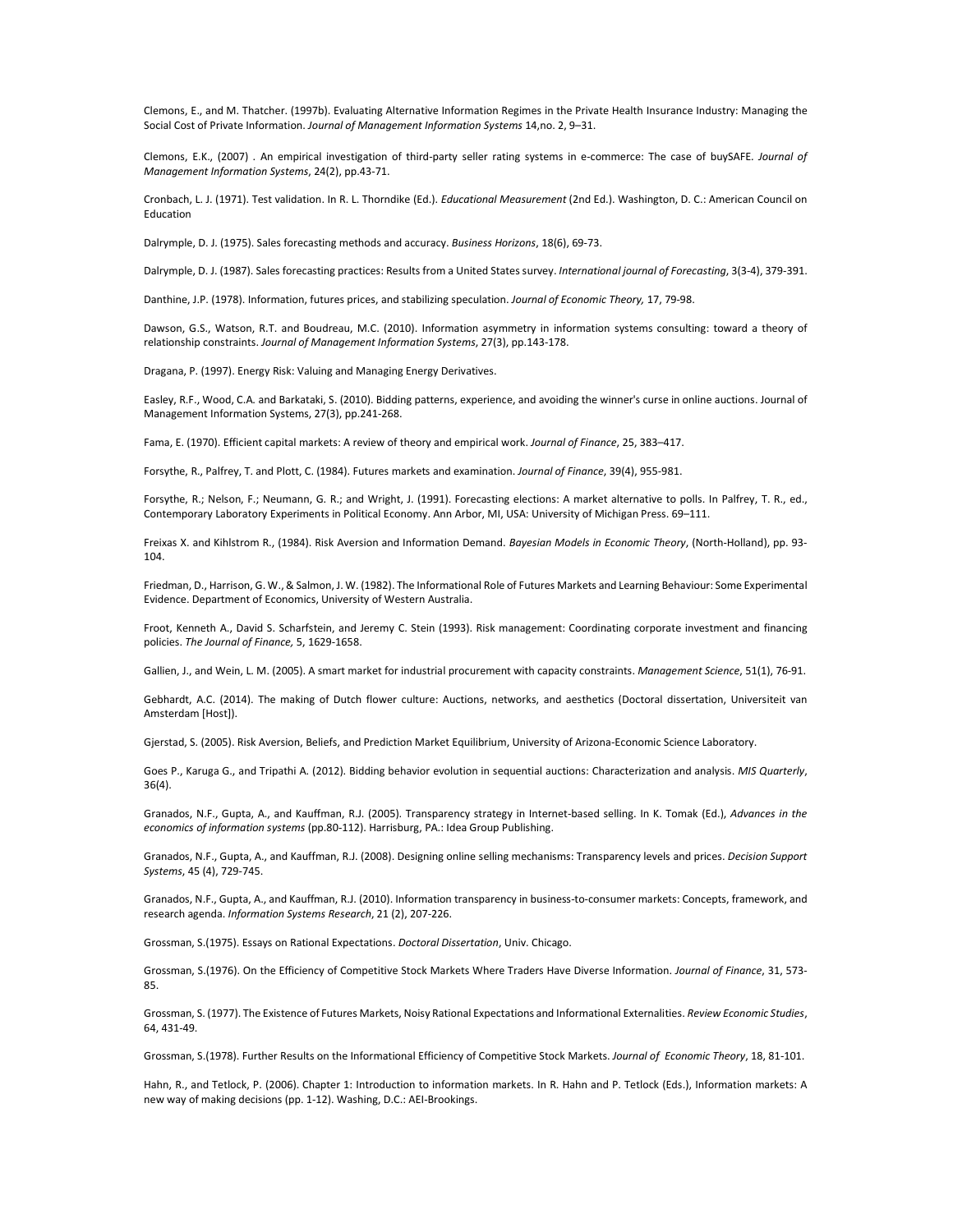Hanson, R. (2006). Decision markets for policy advice. Promoting the general welfare: American democracy and the political economy of government performance, 151-173.

Hayek, F. A. (1945). The use of knowledge in society. *The American Economic Review*, 35(4), 519-530.

Helwig, M. (1980). On the aggregation of information in competitive markets. *Journal of Economic Theory*, 26, 279-312.

Hilton RW (1981). The determinants of information value: Synthesizing some general results. Management Sci. 27(1):57–64.

Hogan, W. (1998). Transmission investment and competitive electricity markets. Center for Business and Government, John F. Kennedy School of Government, Harvard University, Cambridge, Massachusetts, from: http://www. ksg. harvard. edu/people/whogan/trn98. pdf.

Hopman, J. W. (2007). Using forecasting markets to manage demand risk. Intel Technology Journal, 11 (2), 127–136.

Ito K. (2014). Do Consumers Respond to Marginal or Average Price? Evidence from Nonlinear Electricity Pricing. *American Economic Review*, 104:537-563.

Jensen, R. (1982). Adoption and diffusion of an innovation of uncertain probability. Journal of Economic Theory, 27, 1, 182–193.

Joskow, P. L. (2001). California's electricity crisis. *Oxford Review of Economic Policy*, 17(3), 365-388.

Joskow, PL., and Kahn, E. (2002). A quantitative analysis of pricing behavior in California's wholesale electricity market during Summer 2000. *Energy Journal,* 23: 1-35.

Kahn, K. B., and Mentzer, J. T. (1994). The impact of team-based forecasting. *The Journal of Business Forecasting*, 13(2), 18.

Kahneman, D., and Tversky, A. (1979). Prospect theory: An analysis of decision under risk. *Econometrica*: *Journal of the Econometric Society*, 263-291.

Kalayci E. and Basdas U. (2010). Does the prospect theory also hold for power traders? Empirical evidence from a Swiss energy company*. Financial Economics*, 19, 38-45.

Kambil, A. and Van Heck, E. (1998). Reengineering the Dutch flower auctions: A framework for analyzing exchange organizations. *Information Systems Research,* 9(1), pp.1-19.

Kambil, A., and Van Heck, E. (2002). Making markets: How firms can design and profit from online auctions and exchanges. *Harvard Business Press*.

Kauffman, R. J., and Wood, C. A. (2000). Running Up the Bid: Modeling Supplier Opportunism in Internet Auctions, *Proceedings of the Sixth Americas Conference in Information Systems,* M. Chung (ed.), Long Beach, CA, pp. 929-936

Ketter, W., Collins, J., Gini, M., Gupta, A., and Schrater, P. (2012). Real-time tactical and strategic sales management for intelligent agents guided by economic regimes. *Information Systems Research*, 23 (4), 1263-1283.

Ketter, W., Peters, M., Collins, J., and Gupta, A. (2016). Competitive benchmarking: an IS research approach to address wicked problems with big data and analytics. *MIS Quarterly* 40 (4),1057-1080.

Keynes, J. M. (1930). A Treatise on Money: In 2 Volumes. Macmillan & Company.

Koppius, O. (2002). Information architecture and electronic market performance (Doctoral dissertation). Rotterdam School of Management, Erasmus University.

LaValle IH (1968). On cash equivalents and information evaluation in decisions under uncertainty: Parts I, II, and III, J. Amer. Statist. Assoc. 63(321):252–290.

Lee H. L., So K. C., and Tang C. S.(2000). The value of information sharing in a two-level supply chain. Management science, 46(5):626–643.

Li T., Kauffman R.J., van Heck E., Vervest P., Dellaert B. (2014). Consumer informedness and firm information strategy. *Information Systems Research.* 25 (2) (2014) 345–363.

Lien, D. (2001). A note on loss aversion and futures hedging. *Journal of Futures Markets*, 21(7), 681-692.

Lindner, J.R., Murphy, T.H. and Briers, G.E., 2001. Handling nonresponse in social science research. *Journal of Agricultural Education*, 42(4), pp.43-53.

Lucas Jr, H. C., Agarwal, R., Clemons, E. K., El Sawy, O. A., and Weber, B. W. (2013). Impactful Research on Transformational Information Technology: An Opportunity to Inform New Audiences. MIS Quarterly, 37(2), 371-382.

Mahenc, P., and Salanié, F. (2004). Softening competition through forward trading. *Journal of Economic Theory*, 116(2), 282-293.

Makridakis, S. G. and Wheelwright, S. C. (1978). Interactive Forecasting: Univariate and Multivariate Methods. Holden-Day.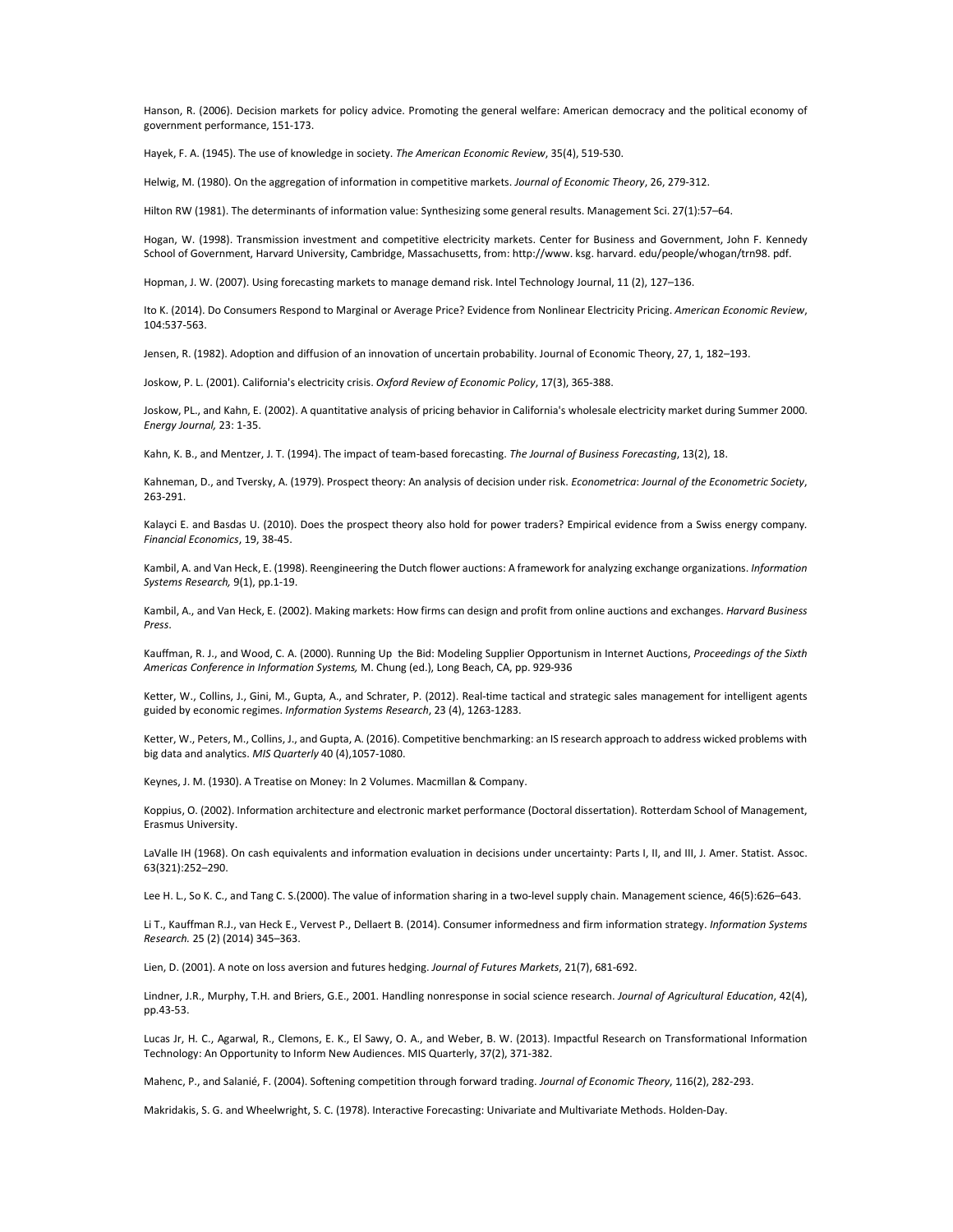Malone, T. W., Yates, J., and Benjamin, R. I. (1987). Electronic markets and electronic hierarchies. *Communications of the ACM*, 30(6), 484- 497.

Manski, C. F. (2004). Measuring expectations. *Econometrica*, 72(5), 1329-1376.

Manski, C. F. (2006). Interpreting the predictions of prediction markets. Economics Letters, 91(3), 425–429.

Mattos, F., Garcia, P., and Pennings, J. M. (2006). Probability Distortion and Loss Aversion in Futures Hedging. In 2006 Conference, April 17-18, 2006, St. Louis, Missouri (No. 18992). NCR-134 Conference on Applied Commodity Price Analysis, Forecasting, and Market Risk Management.

McCabe, K., Rassenti, S. J., and Smith, V. L. (1991). Smart computer-assisted markets. *Science*(Washington), 254(5031), 534-538.

McHugh, A.K. and J.R. Sparkes (1983). The forecasting dilemma. *Management Accounting*, 61, 30-34.

Mehta K. and Bhattacharya S.. (2006) Design, development and validation of an agent-based model of electronic auction. *Information Technology and Management*, 7(3):191–212.

Mentzer, J. T., and Cox, J. E. (1984a). Familiarity, application, and performance of sales forecasting techniques. *Journal of Forecasting*, 3(1), 27-36.

Mentzer, J. T., and Cox, J. E. (1984b). A model of the determinants of achieved forecast accuracy. *Journal of Business Logistics*, 5, 143-155.

Michailova, J. (2010). Overconfidence, risk aversion and behavior of individual traders in experimental asset markets. *MPRA Paper*.

Micola, A. R., Banal-Estañol, A., & Bunn, D. W. (2008). Incentives and coordination in vertically related energy markets. *Journal of Economic Behavior & Organization*, 67(2), 381-393.

Muth, J. F. (1961). Rational expectations and the theory of price movements. *Econometrica*: *Journal of the Econometric Society*, 315-335.

Nance D. R., Smith C. W. and Smithson Jr. C. W. (1993). On The Determinants of Corporate Hedging. *The Journal of Finance*, 48(1), 267-284.

Olsen R. A., (1997a). Desirability Bias among Professional Investment Managers: Some Evidence from Experts. *Journal of Behavioral Decision Making*, 10, 65-72.

Olsen R. A. (1997b). Prospect Theory as an Explanation of Risky Choice by Professional Investors: Some Evidence. *Review of Financial Economics*, 6, 225-232.

Ottaviani, M., and Sorensen, P.N. (2005). Aggregation of information and beliefs in prediction markets. Nimeo. London Business School.

Ottaviani, M., and Sorensen, P. N. (2007). Outcome manipulation in corporate prediction markets. Journal of the European Economic Association, 5(2–3), 554–563.

Pan, J. D., Nicholas, R. N., and Joy, O. M. (1977). Sample distribution of the forecasting practices in large US industrial firms. *Financial Management* 7(3), 72–77.

Patnayakuni R., A. Rai, and N. Seth. (2006). Relational antecedents of information flow integration for supply chain coordination. *Journal of Management Information Systems*, 23(1):13–49.

Payne, J. W., Laughhunn, D. J., and Crum, R. (1984). Multiattribute risky choice behavior, the editing of complex prospects. *Management Science*, 30, 1350−1361.

Pennock, D. M.; Lawrence, S.; Giles, C. L.; and Nielsen, F. A. (2002). The real power of artificial markets. Science 291:987–988.

Peterson, R. T. (1990). The role of experts' judgment in sales forecasting. *Journal of Business Forecasting*, 9(2), 16-21.

Ray, D. and Cashman, E. (1999). Operational risks, bidding strategies and information policies in restructured power markets. Decision Support Systems, 24(3), pp.175-182.

Redl, C., Haas, R., Huber, C., and Böhm, B. (2009). Price formation in electricity forward markets and the relevance of systematic forecast errors. Energy Economics, 31(3), 356-364.

Redl, C., and Bunn, D. W. (2013). Determinants of the premium in forward contracts. *Journal of Regulatory Economics*, 43(1), 90-111.

Root, T. H., and Lien, D. (2003). Can modeling the natural gas futures market as a threshold cointegrated system improve hedging and forecasting performance?. *International Review of Financial Analysis*, 12(2), 117-133.

Rothe, J. T. (1978). Effectiveness of sales forecasting methods. *Industrial Marketing Management*, 7(2), 114-118.

Sanchez, J. J., Bunn, D. W., Centeno, E., and Barquin, J. (2009). Dynamics in forward and spot electricity markets. *IEEE Transactions on Power Systems*, 24(2), 582-591.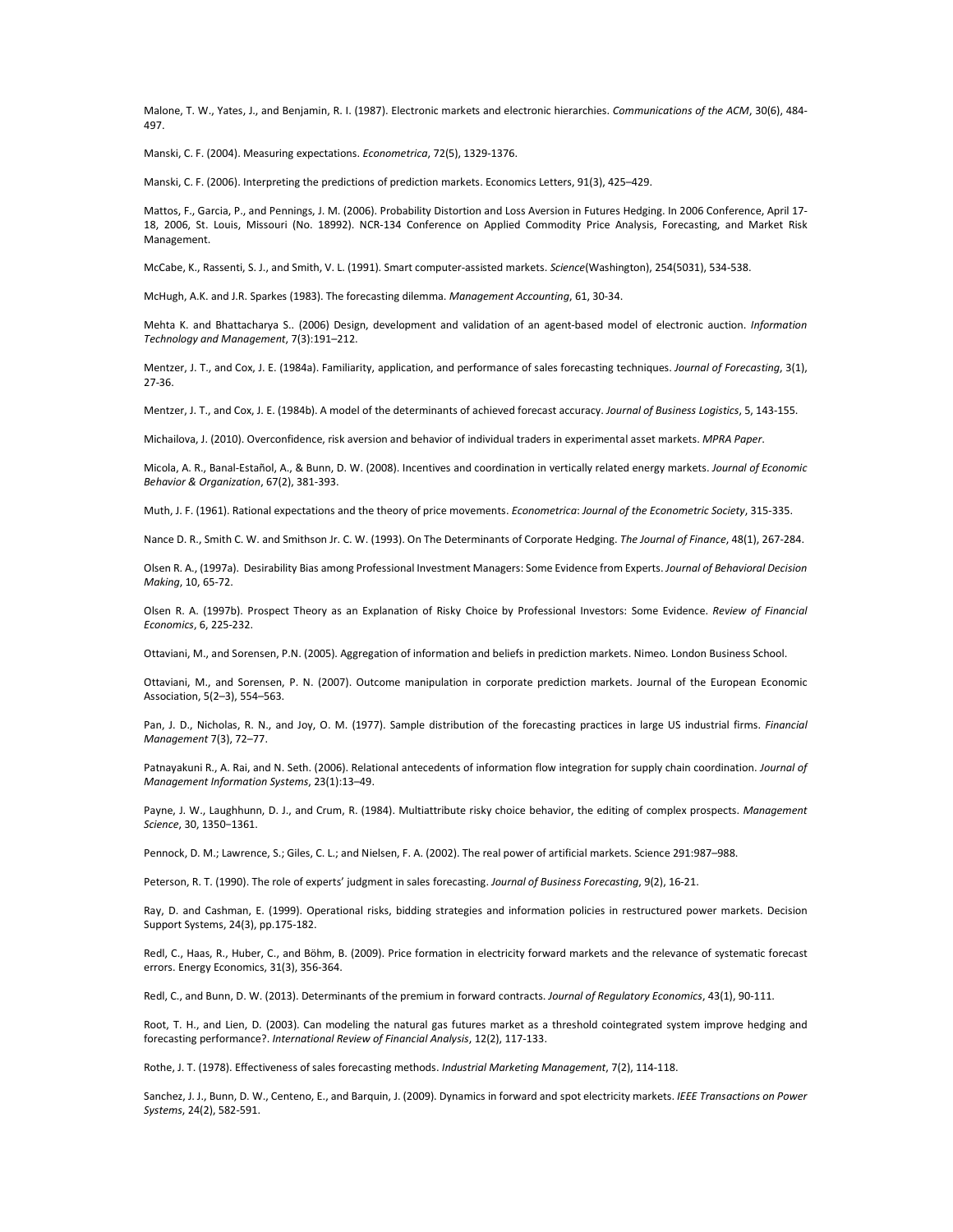Sanders, N. R. (1992). Accuracy of judgmental forecasts: A comparison. *Omega*, 20(3), 353-364.

Sanders, N. R., and Manrodt, K. B. (1994). Forecasting practices in US corporations: survey results. *Interfaces*, 24(2), 92-100.

Schwartz A. (2015). "Regulating for rationality. *Stanford Law Review*. 67, 1373-1410

Shapiro, C., and Varian, H.R. (1999). Information Rules: A Strategic Guide to the Network Economy. Boston: Harvard Business School Press.

Shefrin, H., and Statman, A. (1985). The disposition to sell winners too early and ride losers too long: Theory and evidence. *Journal of Finance*, 40, 777−790.

Sivo, S.A., Saunders, C., Chang, Q. and Jiang, J.J. (2006). How low should you go? Low response rates and the validity of inference in IS questionnaire research. *Journal of the Association for Information Systems*, 7(1), p.17.

Small, L. R. (1980). Sales forecasting in Canada : a survey of practices. Ottawa : Conference Board of Canada

Smith C.W., Stulz R.M. (1985). The Determinants of firms' hedging policies. *Journal of Financial and Quantitative Analysis*, 20(4):391-405

Smith, R.M. (1996). A comparison of methods for determining dimensionality in Rasch measurement. *Structural Equations Modeling*, 3 (1996), pp. 25-40

Soh, C., Markus, M. L., and Goh, K. H. (2006). Electronic marketplaces and price transparency: strategy, information technology, and success. *MIS Quarterly*, 705-723.

Spann, M., and Skiera, B. (2003). Internet-based virtual stock markets for business forecasting. Management Science, 49 (10), 1310-1326.

Steen, M. and Gjølberg, O. (1999). Forecasting prices at the Dutch flower auctions. Journal of Agricultural Economics, 50(2), pp.258-268.

Steen, M. (2014). Measuring price–quantity relationships in the Dutch flower market. Journal of Agricultural and applied Economics, 46(2), pp.299-308.

Stoft, S. (2002), Power System Economics, Wiley Interscience.

Straub, D. and Nance, W. (1990). Discovering and Disciplining Computer Abuse in Organizations: A Field Study. *MIS Quarterly*, (14: 1).

Strecker, S. (2010). Information revelation in multiattribute English auctions: A laboratory study. Decision Support Systems, 49(3), pp.272- 280.

Stoneman, P., and Ireland, N. (1983). The role of supply factors in the diffusion of new process technology. Economic Journal, 93, supplement: conference papers, 66–78.

Stulz, R. M. (1984). Optimal hedging policies. *Journal of Financial and Quantitative Analysis*, 19(02), 127-140.

Tisdell, C. (1996). Bounded Rationality and Economic Evolution, A Contribution To Decision Making, Economics and Management. Cheltenham/Brookfield, Edward Elgar.

Tufano P. (1996). Who Manages Risk? An Empirical Examination of Risk Management Practices in the Gold Mining Industry. *The Journal of Finance*, 51(4), 1097-1137.

Tversky, A., and Kahneman, D. (1991). Loss aversion in riskless choice: A referencedependent model. *Quarterly Journal of Economics*, 107, 1039−1061.

Von der Fehr, N. H. M. (2013). Transparency in electricity markets. *Economics of Energy and Environmental Policy*, 2(2), 87-105.

Wanous, J. P., Reichers, A. E., and Hudy, M. J. (1997). Overall job satisfaction: how good are single-item measures?. *Journal of Applied Psychology*, 82(2), 247.

Watson, R. T., Boudreau, M. C. and Chen, A. J. (2010). Information systems and environmentally sustainable development: energy informatics and new directions for the IS community. MIS quarterly, 23-38.

Weron, R. (2006). Modeling and Forecasting Electricity Loads and Prices: A Statistical Approach, Wiley, 67-100.

Weron, R. (2014). Electricity price forecasting: A review of the state-of-the-art with a look into the future. *International Journal of Forecasting*, 30(4), 1030-1081.

West, M. (1994). Number of sales forecast methods and marketing management. *Journal of Forecasting*. 13(4), 395-408.

White, H. R., and Sales Executives Club of New York. (1986). Sales forecasting: Timesaving and profit-making strategies that work. Glenview, Ill: Scott, Foresman.

Willinger, M. (1989). Risk aversion and the value of information. Journal of Risk and Insurance, 104-112.